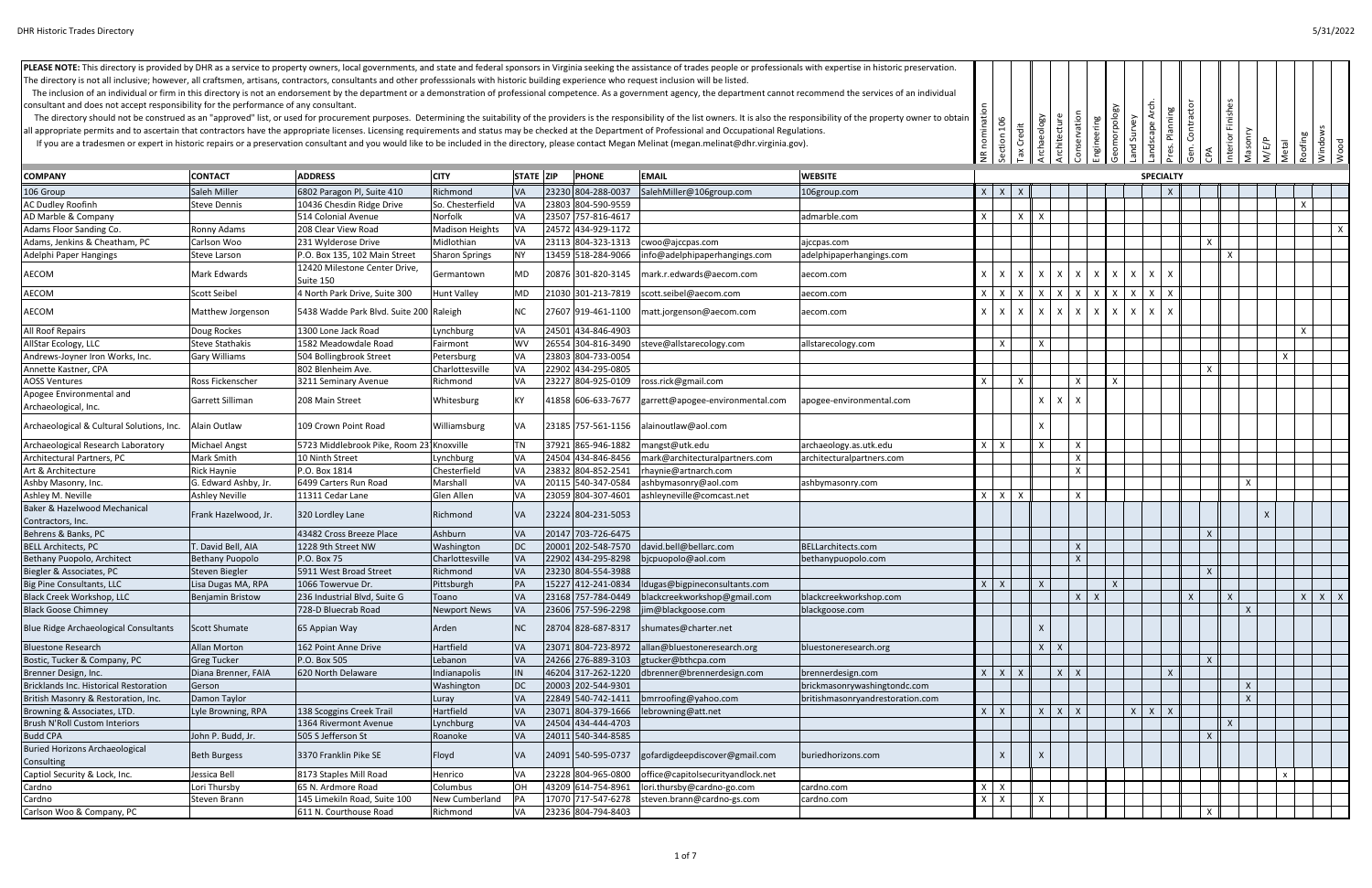| The directory is not all inclusive; however, all craftsmen, artisans, contractors, consultants and other professsionals with historic building experience who request inclusion will be listed. |                               |                                            |                         |                  |                     | PLEASE NOTE: This directory is provided by DHR as a service to property owners, local governments, and state and federal sponsors in Virginia seeking the assistance of trades people or professionals with expertise in histo<br>The inclusion of an individual or firm in this directory is not an endorsement by the department or a demonstration of professional competence. As a government agency, the department cannot recommend the services of an ind |                                                                                                                                                                                                                                |                                           |              |                   |                              |              |                            |                           |          |              |                              |                    |                           |                           |
|-------------------------------------------------------------------------------------------------------------------------------------------------------------------------------------------------|-------------------------------|--------------------------------------------|-------------------------|------------------|---------------------|------------------------------------------------------------------------------------------------------------------------------------------------------------------------------------------------------------------------------------------------------------------------------------------------------------------------------------------------------------------------------------------------------------------------------------------------------------------|--------------------------------------------------------------------------------------------------------------------------------------------------------------------------------------------------------------------------------|-------------------------------------------|--------------|-------------------|------------------------------|--------------|----------------------------|---------------------------|----------|--------------|------------------------------|--------------------|---------------------------|---------------------------|
| consultant and does not accept responsibility for the performance of any consultant.                                                                                                            |                               |                                            |                         |                  |                     |                                                                                                                                                                                                                                                                                                                                                                                                                                                                  |                                                                                                                                                                                                                                |                                           |              |                   |                              |              |                            | <b>Arch</b>               |          | Finishes     |                              |                    |                           |                           |
|                                                                                                                                                                                                 |                               |                                            |                         |                  |                     |                                                                                                                                                                                                                                                                                                                                                                                                                                                                  | The directory should not be construed as an "approved" list, or used for procurement purposes. Determining the suitability of the providers is the responsibility of the list owners. It is also the responsibility of the pro | 106                                       |              |                   |                              |              |                            | Planning                  |          |              |                              |                    |                           |                           |
|                                                                                                                                                                                                 |                               |                                            |                         |                  |                     | all appropriate permits and to ascertain that contractors have the appropriate licenses. Licensing requirements and status may be checked at the Department of Professional and Occupational Regulations.                                                                                                                                                                                                                                                        |                                                                                                                                                                                                                                |                                           | Credit       |                   |                              |              |                            |                           | Contrad  |              |                              |                    |                           |                           |
|                                                                                                                                                                                                 |                               |                                            |                         |                  |                     | If you are a tradesmen or expert in historic repairs or a preservation consultant and you would like to be included in the directory, please contact Megan Melinat (megan melinat@dhr.virginia.gov).                                                                                                                                                                                                                                                             |                                                                                                                                                                                                                                | £                                         |              | Archaeology       | Conservation<br>Architecture | Engineering  | Geomorpology<br>and Survey | Landscape                 |          | Interior     | Masonr                       | M/E/P<br>Metal     | Windows<br>Roofing        |                           |
|                                                                                                                                                                                                 |                               |                                            |                         |                  |                     |                                                                                                                                                                                                                                                                                                                                                                                                                                                                  |                                                                                                                                                                                                                                |                                           |              |                   |                              |              |                            | Pres.                     |          |              |                              |                    |                           |                           |
| <b>COMPANY</b>                                                                                                                                                                                  | <b>CONTACT</b>                | <b>ADDRESS</b>                             | <b>CITY</b>             | <b>STATE ZIP</b> | PHONE               | <b>EMAIL</b>                                                                                                                                                                                                                                                                                                                                                                                                                                                     | <b>WEBSITE</b>                                                                                                                                                                                                                 |                                           |              |                   |                              |              |                            | <b>SPECIALTY</b>          |          |              |                              |                    |                           |                           |
| Carolina Historical Consulting, LLC                                                                                                                                                             | <b>Eric Plaag</b>             | 703 Junaluska Road                         | Boone                   | <b>NC</b>        | 28607 828-773-6525  | $ $ eric@carolinahistorical.com                                                                                                                                                                                                                                                                                                                                                                                                                                  | carolinahistorical.com                                                                                                                                                                                                         | X                                         |              |                   |                              |              |                            |                           |          |              |                              |                    |                           |                           |
| Carolina Restoration & Waterproofing,                                                                                                                                                           | Paul Farrell                  | 2070 E. Lyon Station Road                  | Creedmoor               | NC               | 27522 919-528-6400  | pfarrell@crwonline.com                                                                                                                                                                                                                                                                                                                                                                                                                                           | crwonline.com                                                                                                                                                                                                                  |                                           |              |                   |                              |              |                            |                           |          |              |                              |                    |                           |                           |
| Cavanaugh, Nelson, PLC                                                                                                                                                                          |                               | 999 Waterside Dr., Suite 2250              | Norfolk                 | VA               | 23510 757-578-4900  |                                                                                                                                                                                                                                                                                                                                                                                                                                                                  |                                                                                                                                                                                                                                |                                           |              |                   |                              |              |                            |                           |          | X            |                              |                    |                           |                           |
| Centennial Preservation Group, LLC, The   Matt Wolf                                                                                                                                             |                               |                                            |                         | <b>NC</b>        | 919-397-6493        | nfo@centennialpreservation.com                                                                                                                                                                                                                                                                                                                                                                                                                                   | centennialpreservation.com                                                                                                                                                                                                     |                                           |              |                   |                              |              |                            |                           |          |              | $\mathsf{X}$<br>$\mathsf{x}$ |                    | $x \mid x$                |                           |
| Charles McRaven                                                                                                                                                                                 |                               | P.O. Box 108                               | Free Union              | VA               | 22940 434-973-4859  | mcraven2@mindspring.com                                                                                                                                                                                                                                                                                                                                                                                                                                          | www.charlesmcraven.com                                                                                                                                                                                                         |                                           |              |                   |                              |              |                            |                           |          |              | $\times$                     | $\mathsf{x}$       |                           | $\mathsf{X}$              |
| <b>Charles Rackley Restorations</b>                                                                                                                                                             | <b>Chuck Rackley</b>          | P.O. Box 54                                | Champlain               | VA               | 22438 804-445-4542  | charlesrackleyrestorer@yahoo.com                                                                                                                                                                                                                                                                                                                                                                                                                                 |                                                                                                                                                                                                                                |                                           |              |                   |                              |              |                            |                           |          |              | $\mathsf{x}$                 |                    |                           | $\boldsymbol{\mathsf{x}}$ |
| Chicora Foundation, Inc.                                                                                                                                                                        |                               | P.O. Box 8664                              | Columbia                | SC               | 29202 803-787-6910  | chicora@earthlink.net                                                                                                                                                                                                                                                                                                                                                                                                                                            | chicora.org                                                                                                                                                                                                                    |                                           |              |                   |                              | $\mathsf{x}$ |                            |                           |          |              |                              |                    |                           |                           |
| Chimney Services, Inc.                                                                                                                                                                          | <b>Charley Carter</b>         | 12180 Tidewater Trail                      | Saluda                  | VA               | 23149 804-758-4400  |                                                                                                                                                                                                                                                                                                                                                                                                                                                                  |                                                                                                                                                                                                                                |                                           |              |                   |                              |              |                            |                           |          |              | $\mathsf{x}$                 |                    |                           |                           |
| Christopher Koenig                                                                                                                                                                              | Christopher Koenig            | 2120 M Street                              | Richmond                | VA               | 23223 267-246-3434  | chrisjkoenig@verizon.net                                                                                                                                                                                                                                                                                                                                                                                                                                         |                                                                                                                                                                                                                                |                                           |              |                   |                              |              |                            |                           | $\times$ | X            |                              |                    |                           | $X \mid X$                |
| Circa Cultural Resource Management, LLC Carol Tyrer                                                                                                                                             |                               | 453 McLaws Circle, Suite 3                 | Williamsburg            | VA               | 23185 757-220-5023  |                                                                                                                                                                                                                                                                                                                                                                                                                                                                  |                                                                                                                                                                                                                                |                                           | X            |                   |                              |              |                            |                           |          |              |                              |                    |                           |                           |
| <b>CJMW Architects</b>                                                                                                                                                                          | <b>Emmett Lifsey</b>          | 1030 Main Street                           | Lynchburg               | VA               | 24504 434-847-6564  | emmett.lifsey@cjmw.com                                                                                                                                                                                                                                                                                                                                                                                                                                           | cimw.com                                                                                                                                                                                                                       |                                           | $\times$     |                   | X                            |              |                            |                           |          |              |                              |                    |                           |                           |
| Claireview Enterprises, LLC                                                                                                                                                                     | Enoch Pou, Jr.                | 7109 Staples Mill Road #184                | Richmond                | VA               | 23228 804-755-6648  |                                                                                                                                                                                                                                                                                                                                                                                                                                                                  |                                                                                                                                                                                                                                |                                           | $\times$     |                   |                              |              |                            |                           |          |              |                              |                    |                           |                           |
| Cochran's Stone Masonry                                                                                                                                                                         | W.A. Cochran                  | P.O. Box 159, 17899 Sands Rd               | Lincoln                 | VA               | 20160 540-338--1603 |                                                                                                                                                                                                                                                                                                                                                                                                                                                                  | cochransstonemasonry.com                                                                                                                                                                                                       |                                           |              |                   |                              |              |                            |                           |          |              | $\mathsf{x}$                 |                    |                           |                           |
| Cole & Denny Architects                                                                                                                                                                         | John E. Cole                  | 333 N. Fairfax Street                      | Alexandria              | VA               | 22314 703-684-5994  | jcole@coleanddenny.com                                                                                                                                                                                                                                                                                                                                                                                                                                           | coleanddenny.com                                                                                                                                                                                                               |                                           |              |                   | X                            |              |                            |                           |          |              |                              |                    |                           |                           |
| College of William and Mary Center for<br>Archaeological Research                                                                                                                               | Joe Jones                     | P.O. Box 8795                              | Williamsburg            | VA               | 23187 757-221-1581  | jbjone@wm.edu                                                                                                                                                                                                                                                                                                                                                                                                                                                    | wm.edu/sites/wmcar                                                                                                                                                                                                             |                                           |              |                   |                              |              |                            |                           |          |              |                              |                    |                           |                           |
| Colonial Ironworks, Inc.                                                                                                                                                                        |                               | 215 N. South Street                        | Petersburg              | VA               | 23803 804-862-4141  |                                                                                                                                                                                                                                                                                                                                                                                                                                                                  |                                                                                                                                                                                                                                |                                           |              |                   |                              |              |                            |                           |          |              |                              | $\mathsf{X}$       |                           |                           |
| <b>Colonial Plaster</b>                                                                                                                                                                         | David Pollard                 | 6289 Morning Glory Road                    | Mechanicsville          | VA               |                     | 23111 804-539-6223 dpollard@colonialplaster.com                                                                                                                                                                                                                                                                                                                                                                                                                  | colonialplaster.com                                                                                                                                                                                                            |                                           |              |                   |                              |              |                            |                           |          | X            |                              |                    |                           |                           |
| <b>Colonial Plating Shop</b>                                                                                                                                                                    |                               | 9 South First Street                       | Richmond                | VA               | 23219 804-648-6276  |                                                                                                                                                                                                                                                                                                                                                                                                                                                                  |                                                                                                                                                                                                                                |                                           |              |                   |                              |              |                            |                           |          |              |                              | $\mathsf{x}$       |                           |                           |
| <b>Colonial Williamsburg Foundation</b>                                                                                                                                                         | Peter Ross                    | P.O. Box 1776                              | Williamsburg            | VA               | 23187 757-220-7527  |                                                                                                                                                                                                                                                                                                                                                                                                                                                                  |                                                                                                                                                                                                                                |                                           |              |                   |                              |              |                            |                           |          |              |                              | $\mathsf{x}$       |                           |                           |
| Columbus Woodworks                                                                                                                                                                              |                               | 905 Graves Mill Road                       | Lynchburg               | VA               | 24502 434-528-1052  |                                                                                                                                                                                                                                                                                                                                                                                                                                                                  |                                                                                                                                                                                                                                |                                           |              |                   |                              |              |                            |                           |          |              |                              |                    |                           | $\boldsymbol{\mathsf{x}}$ |
| <b>Commonwealth Architects</b>                                                                                                                                                                  | Bryan Clark Green             | 101 Shockoe Slip, 3rd Floor                | Richmond                | VA               | 23219 804-648-5040  | bgreen@comarchs.com                                                                                                                                                                                                                                                                                                                                                                                                                                              | comarchs.com                                                                                                                                                                                                                   | $X$ $X$ $X$                               |              |                   | $\times$<br>X                |              |                            | $\boldsymbol{\mathsf{x}}$ |          |              |                              |                    |                           |                           |
| Commonwealth Heritage Group, Inc.                                                                                                                                                               | Chuck Goode                   | 5250 Cherokee Avenue, Suite 300 Alexandria |                         | VA               | 22312 703-354-9737  | cgoode@chg-inc.com                                                                                                                                                                                                                                                                                                                                                                                                                                               | commonwealthheritagegroup.com                                                                                                                                                                                                  |                                           |              |                   | $x \mid x \mid x$            |              |                            | $\mathsf{X}$              |          |              |                              |                    |                           |                           |
| Commonwealth Preservation Group                                                                                                                                                                 | Paige Pollard                 | 208 E. Plume Street, Suite 327             | Norfolk                 | VA               | 23510 757-923-1900  |                                                                                                                                                                                                                                                                                                                                                                                                                                                                  | paige@commonwealthpreservationgroucommonwealthpreservationgroup.com                                                                                                                                                            | $x \mid x \mid x$                         |              |                   |                              |              |                            | $\mathsf{x}$              |          |              |                              |                    |                           |                           |
| <b>Conklin Slate Roofing</b>                                                                                                                                                                    |                               | 65 Gibson Road                             | Alta Vista              | VA               | 24517 434-309-9934  |                                                                                                                                                                                                                                                                                                                                                                                                                                                                  |                                                                                                                                                                                                                                |                                           |              |                   |                              |              |                            |                           |          |              |                              |                    | $\boldsymbol{\mathsf{x}}$ |                           |
| Conservation Solutions, Inc.                                                                                                                                                                    |                               | 8905 Ballard Lane                          | Clinton                 | <b>MD</b>        | 20735 866-895-2079  | info@conservationsolutionsinc.com                                                                                                                                                                                                                                                                                                                                                                                                                                | conservationsolutionsinc.com                                                                                                                                                                                                   |                                           |              |                   |                              | Χ            |                            |                           |          |              |                              |                    |                           |                           |
| <b>Construction Systems Consulting</b>                                                                                                                                                          | Chuck McKinney                | 2400 Mundy Court                           | Richmond                | VA               | 23228 804-334-1167  | cmdraft@hotmail.com                                                                                                                                                                                                                                                                                                                                                                                                                                              |                                                                                                                                                                                                                                |                                           | $\mathsf{x}$ |                   |                              |              |                            |                           |          |              |                              |                    |                           |                           |
| Cornerstone Conservation, Ltd.                                                                                                                                                                  | Tracy L. Coffing              | 211 Cornwall Street NW                     | Leesburg                | VA               |                     | 20176 703-727-1170 tlcoffing@verizon.net                                                                                                                                                                                                                                                                                                                                                                                                                         |                                                                                                                                                                                                                                |                                           |              |                   |                              | $\mathsf X$  |                            |                           |          |              |                              |                    |                           |                           |
| Cox   McLain Environmental Consulting,<br>Inc.                                                                                                                                                  | Sandy Shannon                 | 6412 Lakeview Drive                        | Falls Church            | VA               | 22041 512-944-9144  | sandys@coxmclain.com                                                                                                                                                                                                                                                                                                                                                                                                                                             | coxmclain.com                                                                                                                                                                                                                  | $\mathsf{x}$<br>$\boldsymbol{\mathsf{x}}$ |              |                   |                              |              |                            | X                         |          |              |                              |                    |                           |                           |
| CR Phillips Electrical Contractors, Inc.                                                                                                                                                        |                               | 10996 Leadbetter Rd                        | Ashland                 | VA               | 23005 804-798-8853  |                                                                                                                                                                                                                                                                                                                                                                                                                                                                  | crphillipselectrical.com                                                                                                                                                                                                       |                                           |              |                   |                              |              |                            |                           |          |              |                              | $\pmb{\mathsf{X}}$ |                           |                           |
| <b>Cresthill Stoneworks</b>                                                                                                                                                                     | Tim Winther                   | P.O. Box 238                               | Orlean                  | VA               | 20128 540-364-1887  |                                                                                                                                                                                                                                                                                                                                                                                                                                                                  |                                                                                                                                                                                                                                |                                           |              |                   |                              |              |                            |                           |          |              | $\times$                     |                    |                           |                           |
| Croxson and Ward                                                                                                                                                                                |                               | 3713 Slate Mills Road                      | Sperryville             | VA               | 22740 540-547-9190  |                                                                                                                                                                                                                                                                                                                                                                                                                                                                  | croxsonandward.com                                                                                                                                                                                                             |                                           |              |                   |                              |              |                            |                           |          | X            |                              |                    |                           |                           |
| Crystal Details, LLC                                                                                                                                                                            | Ken Roeper                    | 1005 West Avenue                           | Richmond                | <b>VA</b>        | 23220 804-658-1555  | crystaldetails@comcast.net                                                                                                                                                                                                                                                                                                                                                                                                                                       |                                                                                                                                                                                                                                |                                           |              |                   |                              |              |                            |                           |          | X            |                              |                    |                           |                           |
| <b>Cultural Preservation &amp; Restoration</b>                                                                                                                                                  | Gary McGowan                  | P.O. Box 617                               | Blairstown              | <b>NJ</b>        | 07825 908-750-4138  | info@cprconservation.com                                                                                                                                                                                                                                                                                                                                                                                                                                         | cprconservation.com                                                                                                                                                                                                            |                                           |              |                   |                              |              |                            |                           |          | $\mathsf{X}$ |                              |                    |                           |                           |
| Cultural Resource Analysts, Inc.                                                                                                                                                                | Patrick H. Garrow             | 119 W. Summit Hill Dr, 2nd flr             | Knoxville               | <b>TN</b>        | 37902 865-249-6035  | pgarrow@crai-ky.com                                                                                                                                                                                                                                                                                                                                                                                                                                              | crai-ky.com                                                                                                                                                                                                                    | X                                         |              | $x \mid x \mid x$ |                              |              |                            |                           |          |              |                              |                    |                           |                           |
| Cultural Resource Analysts, Inc.                                                                                                                                                                | <b>Mike Anslinger</b>         | 3556 Teays Valley Rd, Suite 3              | Hurricane               | <b>WV</b>        | 25526 304-562-7233  | manslinger@crai-ky.com                                                                                                                                                                                                                                                                                                                                                                                                                                           | crai-ky.com                                                                                                                                                                                                                    | X                                         |              | $X \mid X$        |                              |              |                            |                           |          |              |                              |                    |                           |                           |
| Cultural Resource Analysts, Inc.                                                                                                                                                                | Nick Arnhold                  | 1503 Santa Rosa Road, Suite 127 Henrico    |                         | VA               | 23229 804-201-5078  | nsarnhold@crai-ky.com                                                                                                                                                                                                                                                                                                                                                                                                                                            | crai-ky.com                                                                                                                                                                                                                    | X                                         |              | $X \mid X$        |                              |              |                            |                           |          |              |                              |                    |                           |                           |
| Dalgliesh Gilpin Paxton Architects                                                                                                                                                              | <b>Robert Paxton</b>          | 206 5th Street NE                          | Charlottesville         | VA               | 22902 434-977-4480  | info@dgparchitects.com                                                                                                                                                                                                                                                                                                                                                                                                                                           | dgparchitects.com                                                                                                                                                                                                              | X                                         | $\mathsf{X}$ |                   | $\mathsf{X}$                 |              |                            |                           |          |              |                              |                    |                           |                           |
| Danielle Metzler, CPA                                                                                                                                                                           |                               |                                            | Arlington               | VA               | 703-597-2662        |                                                                                                                                                                                                                                                                                                                                                                                                                                                                  |                                                                                                                                                                                                                                |                                           |              |                   |                              |              |                            |                           |          | $\mathsf{X}$ |                              |                    |                           |                           |
| Darby O'Donnell, LLC                                                                                                                                                                            | Darby O'Donnell               |                                            |                         | VA               | 804-564-2077        | darby@darbyodonnell.com                                                                                                                                                                                                                                                                                                                                                                                                                                          | darbyodonnell.com                                                                                                                                                                                                              | $\mathsf{X}$                              |              | $\mathsf{x}$      |                              |              |                            |                           |          |              |                              |                    |                           |                           |
| DATA Investigations, LLC                                                                                                                                                                        | David Brown, Thane<br>Harpole | 1759 Tindall Point Lane                    | <b>Gloucester Point</b> | VA               | 23062 804-815-4467  | dabro3@email.wm.edu                                                                                                                                                                                                                                                                                                                                                                                                                                              |                                                                                                                                                                                                                                |                                           |              |                   |                              |              |                            |                           |          |              |                              |                    |                           |                           |
| David H. Gleason Associates, Inc.                                                                                                                                                               | David Gleason                 | 520A North Eutaw Street                    | Baltimore               | <b>MD</b>        | 21201 410-728-1810  | gleasonAIA@gleasonarchitects.com                                                                                                                                                                                                                                                                                                                                                                                                                                 | gleasonarchitects.com                                                                                                                                                                                                          | $\times$                                  | $\mathsf{x}$ |                   | $\mathsf{X}$                 |              |                            |                           |          |              |                              |                    |                           |                           |
| Debra A. McClane                                                                                                                                                                                | Debra McClane                 | 4711 Devonshire Road                       | Richmond                | VA               | 23225 804-233-3890  | dmcclane1@verizon.net                                                                                                                                                                                                                                                                                                                                                                                                                                            |                                                                                                                                                                                                                                | $X \mid X$                                |              |                   |                              |              |                            |                           |          |              |                              |                    |                           |                           |
| Dixon Hughes Goodman                                                                                                                                                                            | Paul Young, CPA               | 901 E. Cary Street #1000                   | Richmond                | VA               | 23219 804-474-1203  | paul.young@dhg.com                                                                                                                                                                                                                                                                                                                                                                                                                                               | dhg.com                                                                                                                                                                                                                        |                                           |              |                   |                              |              |                            |                           |          |              |                              |                    |                           |                           |
| Dominion Traditional Building Group                                                                                                                                                             |                               | 6625 Wilson Road                           | Marshall                | <b>VA</b>        |                     | 20115 540-326-1882   info@traditionalbuilders.net                                                                                                                                                                                                                                                                                                                                                                                                                | traditionalbuilders.net                                                                                                                                                                                                        |                                           |              |                   |                              |              |                            |                           |          |              |                              |                    |                           |                           |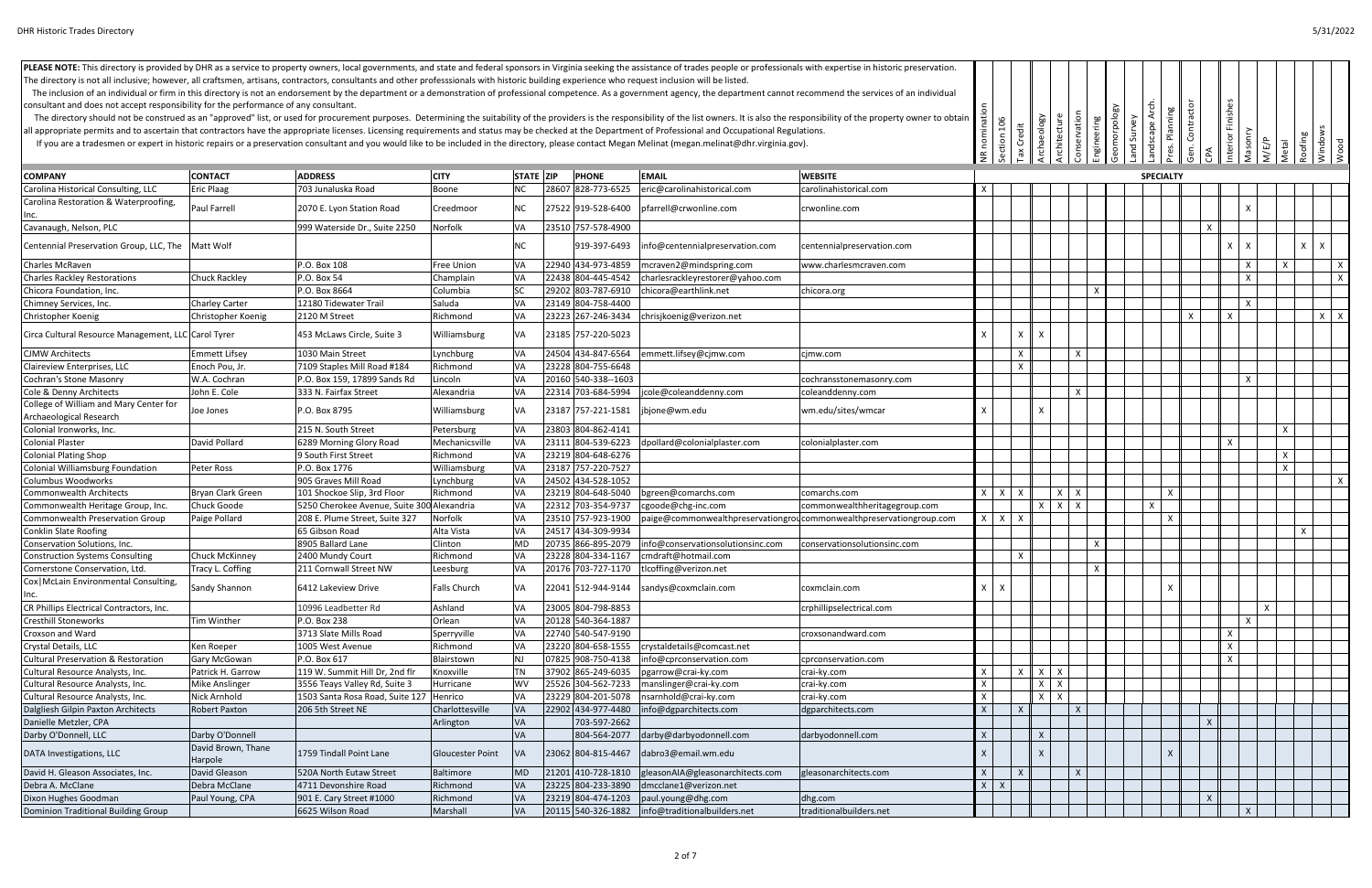| PLEASE NOTE: This directory is provided by DHR as a service to property owners, local governments, and state and federal sponsors in Virginia seeking the assistance of trades people or professionals with expertise in histo<br>The directory is not all inclusive; however, all craftsmen, artisans, contractors, consultants and other professsionals with historic building experience who request inclusion will be listed. |                        |                                               |                     |                  |       |                    |                                                                                                                                                                                                      |                                                                                                                                                                                                                                |              |                   |                          |                   |                             |              |              |                              |              |              |                     |                |              |                                        |
|-----------------------------------------------------------------------------------------------------------------------------------------------------------------------------------------------------------------------------------------------------------------------------------------------------------------------------------------------------------------------------------------------------------------------------------|------------------------|-----------------------------------------------|---------------------|------------------|-------|--------------------|------------------------------------------------------------------------------------------------------------------------------------------------------------------------------------------------------|--------------------------------------------------------------------------------------------------------------------------------------------------------------------------------------------------------------------------------|--------------|-------------------|--------------------------|-------------------|-----------------------------|--------------|--------------|------------------------------|--------------|--------------|---------------------|----------------|--------------|----------------------------------------|
|                                                                                                                                                                                                                                                                                                                                                                                                                                   |                        |                                               |                     |                  |       |                    |                                                                                                                                                                                                      | The inclusion of an individual or firm in this directory is not an endorsement by the department or a demonstration of professional competence. As a government agency, the department cannot recommend the services of an ind |              |                   |                          |                   |                             |              |              |                              |              |              |                     |                |              |                                        |
| consultant and does not accept responsibility for the performance of any consultant.                                                                                                                                                                                                                                                                                                                                              |                        |                                               |                     |                  |       |                    |                                                                                                                                                                                                      |                                                                                                                                                                                                                                |              |                   |                          |                   |                             |              |              |                              |              |              |                     |                |              |                                        |
|                                                                                                                                                                                                                                                                                                                                                                                                                                   |                        |                                               |                     |                  |       |                    |                                                                                                                                                                                                      | The directory should not be construed as an "approved" list, or used for procurement purposes. Determining the suitability of the providers is the responsibility of the list owners. It is also the responsibility of the pro |              |                   |                          |                   |                             |              |              | Arch                         |              |              | Finishes            |                |              |                                        |
| all appropriate permits and to ascertain that contractors have the appropriate licenses. Licensing requirements and status may be checked at the Department of Professional and Occupational Regulations.                                                                                                                                                                                                                         |                        |                                               |                     |                  |       |                    |                                                                                                                                                                                                      |                                                                                                                                                                                                                                |              | 106<br>Credit     | chaeology                |                   |                             |              |              | Planning                     | Contract     |              |                     |                |              |                                        |
|                                                                                                                                                                                                                                                                                                                                                                                                                                   |                        |                                               |                     |                  |       |                    | If you are a tradesmen or expert in historic repairs or a preservation consultant and you would like to be included in the directory, please contact Megan Melinat (megan melinat@dhr.virginia.gov). |                                                                                                                                                                                                                                |              |                   |                          |                   |                             |              |              |                              |              |              |                     |                |              |                                        |
|                                                                                                                                                                                                                                                                                                                                                                                                                                   |                        |                                               |                     |                  |       |                    |                                                                                                                                                                                                      |                                                                                                                                                                                                                                |              |                   |                          | Architecture      | Conservation<br>Engineering | Geomorpology | Land Survey  | Landscape<br>Pres.           |              |              | Masonry<br>Interior | M/E/P<br>Metal | Roofing      | Windows                                |
|                                                                                                                                                                                                                                                                                                                                                                                                                                   |                        |                                               |                     |                  |       |                    |                                                                                                                                                                                                      |                                                                                                                                                                                                                                |              |                   |                          |                   |                             |              |              |                              |              |              |                     |                |              |                                        |
| <b>COMPANY</b>                                                                                                                                                                                                                                                                                                                                                                                                                    | <b>CONTACT</b>         | <b>ADDRESS</b>                                | <b>CITY</b>         | <b>STATE ZIP</b> |       | PHONE              | <b>EMAIL</b>                                                                                                                                                                                         | <b>WEBSITE</b>                                                                                                                                                                                                                 |              |                   |                          |                   |                             |              |              | <b>SPECIALTY</b>             |              |              |                     |                |              |                                        |
| Double Hung, LLC                                                                                                                                                                                                                                                                                                                                                                                                                  |                        | 2801 Patterson Street                         | Greensboro          | <b>NC</b>        |       | 27407 888-235-8956 | info@double-hung.com                                                                                                                                                                                 | double-hung.com                                                                                                                                                                                                                |              |                   |                          |                   |                             |              |              |                              |              |              |                     |                |              | $\mathsf{X}$                           |
| Dovetail Cultural Resource Group                                                                                                                                                                                                                                                                                                                                                                                                  | Dr. Kerri Barile       | 11905 Bowman Drive, Ste 502                   | Fredericksburg      | VA               |       | 22408 540-899-9170 | info@dovetailcrg.com                                                                                                                                                                                 | dovetailcrg.com                                                                                                                                                                                                                | $X \mid X$   |                   |                          | $X \mid X$        |                             |              |              |                              |              |              |                     |                |              |                                        |
| <b>Draper Aden Associates</b>                                                                                                                                                                                                                                                                                                                                                                                                     | Srikanth Nathella      | 2206 South Main Street                        | Blacksburg          | VA               |       | 24060 540-552-0444 |                                                                                                                                                                                                      | daa.com                                                                                                                                                                                                                        |              | $\mathsf{X}$      |                          |                   |                             | $X$ $X$      | $\mathsf{X}$ |                              |              |              |                     |                |              |                                        |
| Durable Slate Company, The                                                                                                                                                                                                                                                                                                                                                                                                        |                        | 822 Guilford Avenue #176                      | Baltimore           | <b>MD</b>        |       | 21202 240-650-9780 |                                                                                                                                                                                                      | durableslate.com                                                                                                                                                                                                               |              |                   |                          |                   |                             |              |              |                              |              |              |                     |                | $\mathsf{x}$ |                                        |
| Dutton + Associates, LLC                                                                                                                                                                                                                                                                                                                                                                                                          | David Dutton           | 1115 Crowder Drive                            | Midlothian          | VA               |       | 23113 804-897-1960 | ddutton@dutton-associates.com                                                                                                                                                                        | dutton-associates.com                                                                                                                                                                                                          | $X \mid X$   |                   |                          |                   |                             |              |              |                              |              |              |                     |                |              |                                        |
| Dynamik Construction Co. Inc.                                                                                                                                                                                                                                                                                                                                                                                                     | Kendell Jones          | 717 Royal Crescent Drive                      | Richmond            | VA               |       | 23236 804-640-9102 | Dynamik kj@comcast.net                                                                                                                                                                               |                                                                                                                                                                                                                                |              |                   |                          |                   |                             |              |              |                              |              |              | $\mathsf{x}$        |                |              | $\mathsf{X}$                           |
| EAC/Archaeology Inc.                                                                                                                                                                                                                                                                                                                                                                                                              | <b>Elizabeth Comer</b> | 4303 North Charles Streer                     | Baltimore           | <b>MD</b>        |       | 21218 410-243-6767 | ecomer@eacarchaeology.com                                                                                                                                                                            | eacarchaeology.com                                                                                                                                                                                                             | X            | X X               |                          | $X \mid X$        |                             | $\mathsf{x}$ |              |                              |              |              |                     |                |              |                                        |
| <b>Eaton General Contracting</b>                                                                                                                                                                                                                                                                                                                                                                                                  | Kevin Eaton            | 13700 Nile Road                               | Chester             | VA               |       | 23831 804-400-8430 | seaton85@comcast.net                                                                                                                                                                                 |                                                                                                                                                                                                                                |              |                   |                          |                   |                             |              |              |                              | $\times$     |              |                     |                |              |                                        |
| Eastern Waterproofing & Restoration of<br>Virginia, LLC                                                                                                                                                                                                                                                                                                                                                                           | Carol Ramirez          | 8018 Hankins Industrial Park<br>Road, Unit B7 | Toano               | VA.              |       | 23168 757-566-4441 | cramirez@ewrvirginia.com                                                                                                                                                                             |                                                                                                                                                                                                                                |              |                   |                          |                   |                             |              |              |                              |              |              |                     |                |              |                                        |
| <b>EBI Consulting</b>                                                                                                                                                                                                                                                                                                                                                                                                             | Gordy Chapline         | 6876 Susquehanna Trail South                  | York                | PA               |       | 17403 443-604-7622 | gchapline@ebiconsulting.com                                                                                                                                                                          | ebiconsulting.com                                                                                                                                                                                                              | $X \mid X$   |                   |                          |                   | X                           |              |              |                              |              |              |                     |                |              |                                        |
| <b>EBI Consulting</b>                                                                                                                                                                                                                                                                                                                                                                                                             | Tara Cubie             | 6876 Susquehanna Trail South                  | York                | PA               |       | 17403 339-234-2597 | tcubic@ebiconsulting.com                                                                                                                                                                             | ebiconsulting.com                                                                                                                                                                                                              | $X \mid X$   |                   |                          |                   | Χ                           |              |              |                              |              |              |                     |                |              |                                        |
| EEE Consulting, Inc.                                                                                                                                                                                                                                                                                                                                                                                                              | Susan Liszeski         | 8525 Bell Creek Road                          | Mechanicsville      | VA               |       | 23116 804-442-3330 | sliszeski@eee-consulting.com                                                                                                                                                                         | eee-consulting.com                                                                                                                                                                                                             |              |                   |                          |                   | X                           | <b>X</b>     |              | $\mathsf{X}$                 |              |              |                     |                |              |                                        |
| EHT Traceries, Inc.                                                                                                                                                                                                                                                                                                                                                                                                               | Laura Hughes           | 1121 Fifth Street NW                          | Washington          | DC               |       | 20001 202-393-1199 | laura.hughes@traceries.com                                                                                                                                                                           | traceries.com                                                                                                                                                                                                                  |              | $X \mid X \mid X$ |                          |                   |                             |              |              | X                            |              |              |                     |                |              |                                        |
| <b>Encore Sustainable Architects</b>                                                                                                                                                                                                                                                                                                                                                                                              | Ward Bucher, AIA, APT  | 31 Light Street, Suite 500                    | Baltimore           | MD               |       | 21202 410-624-5461 | $\alpha$ ward@encoresustainablearchitects.com encoresustainablearchitects.com                                                                                                                        |                                                                                                                                                                                                                                |              | $x \mid x$        |                          | X                 | $\mathsf{x}$<br>X           |              |              | $\boldsymbol{\mathsf{x}}$    |              |              |                     |                |              |                                        |
| Enteros Design, PC                                                                                                                                                                                                                                                                                                                                                                                                                | Gil Entzminger         | 314 Exchange Alley, Suite A                   | Petersburg          | VA               |       | 23803 804-861-1200 | gil@enterosdesign.com                                                                                                                                                                                | enterosdesign.com                                                                                                                                                                                                              |              | $\mathsf{x}$      |                          |                   | X                           |              |              |                              |              |              |                     |                |              |                                        |
| Envirowash, inc.                                                                                                                                                                                                                                                                                                                                                                                                                  | James Herbert          | 1533 Willis Road                              | Richmond            | VA               |       | 23237 804-744-2974 | james@envirowashinc.com                                                                                                                                                                              | envirowashinc.com                                                                                                                                                                                                              |              |                   |                          |                   |                             |              |              |                              |              |              | $\mathsf{x}$        |                |              | $\mathsf{X}$                           |
| EPI, Inc.                                                                                                                                                                                                                                                                                                                                                                                                                         | Robert Wiencek         | 833 Monmouth Road                             | Cream Ridge         | <b>NJ</b>        |       | 08514 609-758-9000 | bob@epi-team.com                                                                                                                                                                                     | environmentalprobing.com/gpr                                                                                                                                                                                                   |              |                   |                          | X                 |                             |              |              |                              |              |              |                     |                |              |                                        |
| E.S. Taylor Studio, LLC                                                                                                                                                                                                                                                                                                                                                                                                           |                        |                                               | Richmond            | VA               |       | 23227 804-230-0056 | info@estaylorstudio.com                                                                                                                                                                              | estaylorstudio.com                                                                                                                                                                                                             |              |                   |                          |                   |                             |              |              |                              |              |              |                     |                |              | $\times$                               |
| ET Gresham                                                                                                                                                                                                                                                                                                                                                                                                                        | William A. Gresham Jr  | P.O. Box 1077, 1038 W. 26th St.               | Norfolk             | VA               |       | 23501 757-627-4583 | wgreshamjr@etgresham.com                                                                                                                                                                             | etgresham.com                                                                                                                                                                                                                  |              |                   |                          |                   |                             |              |              |                              | X            |              |                     |                |              |                                        |
| <b>Faux Finish Creations</b>                                                                                                                                                                                                                                                                                                                                                                                                      | Elaine Tucker-Haviland | 604 S. Belmont Ave                            | Richmond            | VA               |       | 23221 804-615-7881 | fauxfinishcreations@mail.com                                                                                                                                                                         | gofauxwithelaine.com                                                                                                                                                                                                           |              |                   |                          |                   |                             |              |              |                              |              |              | $\mathsf{x}$        |                |              |                                        |
| Fine Line Architectural Detailing, LLC                                                                                                                                                                                                                                                                                                                                                                                            | Tom Thomas             |                                               | Harrisonburg        | VA               |       | 352-317-0631       | tom@finelinearchdetail.com                                                                                                                                                                           | finelinearchdetail.com                                                                                                                                                                                                         |              |                   |                          |                   |                             |              |              |                              |              |              | $\mathsf{X}$        |                |              | $\boldsymbol{\mathsf{X}}$              |
| Foti, Flynn, Lowen & Co.                                                                                                                                                                                                                                                                                                                                                                                                          | <b>Ethan Cook</b>      | 501 S. Jefferson Street                       | Roanoke             | VA               |       | 24011 540-344-9246 | ecook@fflc.com                                                                                                                                                                                       |                                                                                                                                                                                                                                |              |                   |                          |                   |                             |              |              |                              |              | $\mathsf{x}$ |                     |                |              |                                        |
| Fox + Associates                                                                                                                                                                                                                                                                                                                                                                                                                  | Clive Fox              | 12085 Gayton Road                             | Richmond            | VA               |       | 23233 804-750-2085 |                                                                                                                                                                                                      |                                                                                                                                                                                                                                |              |                   |                          |                   |                             | $\mathsf{X}$ |              |                              |              |              |                     |                |              |                                        |
| Frank E. Hanson, CPA                                                                                                                                                                                                                                                                                                                                                                                                              |                        | 3601 Fairfax Drive                            | Arlington           | VA               |       | 22201 703-312-8648 |                                                                                                                                                                                                      |                                                                                                                                                                                                                                |              |                   |                          |                   |                             |              |              |                              |              | $\mathsf{x}$ |                     |                |              |                                        |
| <b>Frazier Associates</b>                                                                                                                                                                                                                                                                                                                                                                                                         | <b>Kathy Frazier</b>   | 213 N. Augusta Street                         | Staunton            | VA               |       | 24401 540-886-6230 | info@frazierassociates.com                                                                                                                                                                           | frazierassociates.com                                                                                                                                                                                                          | $\mathsf{X}$ | $\mathsf{X}$      |                          | $X$ $X$           |                             |              |              | $\mathsf{X}$                 |              |              |                     |                |              |                                        |
| GAI Consultants, Inc.                                                                                                                                                                                                                                                                                                                                                                                                             | Benjamin Resnick       | 385 Waterfront Drive                          | Homestead           | PA               |       |                    | 15120 412-476-2000x1 b.resnick@gaiconsultants.com                                                                                                                                                    | gaiconsultants.com                                                                                                                                                                                                             | $X \mid X$   |                   |                          | $X \mid X \mid X$ |                             |              |              | $\times$                     |              |              |                     |                |              |                                        |
| Gaston & Wyatt                                                                                                                                                                                                                                                                                                                                                                                                                    | John Deal              | 1317 Carlton Avenue                           | Charlottesville     | VA               |       | 22902 434-293-7357 | john@gastonwyatt.com                                                                                                                                                                                 | gastonwyatt.com                                                                                                                                                                                                                |              |                   |                          |                   |                             |              |              |                              |              |              |                     |                |              | $\boldsymbol{\mathsf{x}}$              |
| Gibson Magerfield Edenali                                                                                                                                                                                                                                                                                                                                                                                                         | David Beachy           | 1142 E. High Street                           | Charlottesville     | VA               |       | 22902 434-293-3696 | david@gmebuilders.com                                                                                                                                                                                | gmebuilders.com                                                                                                                                                                                                                |              |                   |                          |                   |                             |              |              |                              | X            |              |                     |                |              |                                        |
| Gilders' Studio, Inc., The                                                                                                                                                                                                                                                                                                                                                                                                        | Michael Kramer         | 17636 Prince Edward Drive                     | Olney               | MD.              |       |                    | 20832 301-929-9450 mkramer@gilders.com                                                                                                                                                               | gilders.com                                                                                                                                                                                                                    |              |                   |                          |                   | $\mathsf{x}$                |              |              |                              |              |              | $\times$            |                |              |                                        |
| Glavé & Holmes Architecture                                                                                                                                                                                                                                                                                                                                                                                                       | Susan Reed, AIA        | 2101 East Main Street                         | Richmond            | VA               |       |                    | 23223 804-649-9303  sreed@glaveandholmes.com                                                                                                                                                         | glaveandholmes.com                                                                                                                                                                                                             |              | $X \mid X \mid X$ |                          | $\mathsf{X}$      |                             |              |              | $\times$                     |              |              |                     |                |              |                                        |
| Goodman & Company                                                                                                                                                                                                                                                                                                                                                                                                                 |                        | 4510 Cox Road, Suite 200                      | Glen Allen          | VA               |       | 23060 804-282-7636 |                                                                                                                                                                                                      | dhglip.com                                                                                                                                                                                                                     |              |                   |                          |                   |                             |              |              |                              |              | $\times$     |                     |                |              |                                        |
| Gray & Pape, Inc.                                                                                                                                                                                                                                                                                                                                                                                                                 | Chris Polglase, MA RPA | 2005 E. Franklin Street                       | Richmond            | <b>VA</b>        |       | 23223 804-644-0656 | cpolglase@graypape.com                                                                                                                                                                               | graypape.com                                                                                                                                                                                                                   |              |                   | $x \mid x \mid x \mid x$ |                   |                             |              |              |                              |              |              |                     |                |              |                                        |
| Greenmun Engineering, LLC                                                                                                                                                                                                                                                                                                                                                                                                         | Jeff Greenmun, PE      | P.O. Box 251                                  | Staunton            | <b>VA</b>        |       | 24401 540-447-4657 | jeff@greenmun.com                                                                                                                                                                                    | greenmun.com                                                                                                                                                                                                                   |              |                   |                          |                   | $\mathsf{x}$                |              |              |                              |              |              |                     |                |              |                                        |
| Greenwood Ironworks                                                                                                                                                                                                                                                                                                                                                                                                               | Josh Greenwood         | 205 N. South Street                           | Petersburg          | VA               |       | 23803 804-861-2788 |                                                                                                                                                                                                      | greenwoodironworks.com                                                                                                                                                                                                         |              |                   |                          |                   |                             |              |              |                              |              |              |                     | $\mathsf{X}$   |              |                                        |
| GuernseyTingle                                                                                                                                                                                                                                                                                                                                                                                                                    | Thomas G. Tingle       | 4350 New Town Avenue, Suite<br>101            | Williamsburg        | VA               |       | 23188 757-220-0220 | Ttingle@GuernseyTingle.com                                                                                                                                                                           | GuernseyTingle.com                                                                                                                                                                                                             |              |                   |                          | X                 |                             |              |              |                              |              |              |                     |                |              |                                        |
| Habalis Construction, Inc.                                                                                                                                                                                                                                                                                                                                                                                                        | Jay Holloway           | 1001 Tyler Street, Suite 2                    | Fredericksburg      | VA               |       |                    | 22401 540-373-2225 team.habalis@gmail.com                                                                                                                                                            | habalis.com                                                                                                                                                                                                                    |              |                   |                          |                   |                             |              |              |                              | $\mathsf{X}$ |              |                     |                |              | $x \mid x \mid x \mid x \mid x \mid x$ |
| HagerSmith Design, PA                                                                                                                                                                                                                                                                                                                                                                                                             | <b>Bryan Gibson</b>    | 300 South Dawson                              | Raleigh             | NC               |       | 27601 919-821-5547 | bgibson@hagersmith.com                                                                                                                                                                               | hagersmith.com                                                                                                                                                                                                                 |              |                   |                          |                   | $\mathsf{X}$                |              |              |                              |              |              |                     |                |              |                                        |
| <b>Hamilton Structural Engineering</b>                                                                                                                                                                                                                                                                                                                                                                                            | Peter Hamilton         | 2156 Shillelagh Road                          | Chesapeake          | VA               |       | 23323 843-475-9408 | peter@hamiltonse.com                                                                                                                                                                                 | hamiltonse.com                                                                                                                                                                                                                 |              |                   |                          |                   | $\mathsf{X}$                |              |              |                              |              |              |                     |                |              |                                        |
| Hanbury Evans Wright Vlattas + Company Jane Cady Wright                                                                                                                                                                                                                                                                                                                                                                           |                        | 120 Atlantic Street                           | Norfolk             | VA               |       | 23510 757-321-9600 | collaborate@hewv.com                                                                                                                                                                                 | hewv.com                                                                                                                                                                                                                       |              |                   |                          |                   |                             |              |              |                              |              |              |                     |                |              |                                        |
| Harris, Hardy & Johnstone, PC                                                                                                                                                                                                                                                                                                                                                                                                     |                        | 300 Arboretum Place #300                      | Richmond            | VA               |       | 23236 804-560-0560 |                                                                                                                                                                                                      |                                                                                                                                                                                                                                |              |                   |                          |                   |                             |              |              |                              |              | $\mathsf{x}$ |                     |                |              |                                        |
| Harris, Harvey, Neal & Co. LLP                                                                                                                                                                                                                                                                                                                                                                                                    |                        | 554 N. Main Street, #201                      | South Boston        | VA               |       | 24592 434-575-7914 |                                                                                                                                                                                                      | hhncpa.com                                                                                                                                                                                                                     |              |                   |                          |                   |                             |              |              |                              |              |              |                     |                |              |                                        |
| <b>Henry Cersley</b>                                                                                                                                                                                                                                                                                                                                                                                                              |                        | P.O. Box 5423                                 | Charlottesville     | VA               | 22902 |                    |                                                                                                                                                                                                      |                                                                                                                                                                                                                                |              |                   |                          |                   |                             |              |              |                              |              |              | $\mathsf{X}$        |                |              |                                        |
| Hill Studio, PC                                                                                                                                                                                                                                                                                                                                                                                                                   | Alison Blanton         | 120 West Campbell Avenue                      | Roanoke             | VA               |       | 24011 540-342-5263 | ablanton@hillstudio.com                                                                                                                                                                              | hillstudio.com                                                                                                                                                                                                                 |              | $X$ $X$ $X$       |                          |                   | $\mathsf{X}$                |              |              | $\mathsf{X}$<br>$\mathsf{x}$ |              |              |                     |                |              |                                        |
| <b>Historic Carpentry Repairs</b>                                                                                                                                                                                                                                                                                                                                                                                                 | Johnathan Normile      |                                               | Richmond            | VA               |       | 703-795-1452       | historiccarpentryrepairs@gmail.com                                                                                                                                                                   |                                                                                                                                                                                                                                |              |                   |                          |                   |                             |              |              |                              | $\mathsf{X}$ |              | $\mathsf{X}$        |                |              | $X$ $X$ $X$                            |
| <b>History Associates</b>                                                                                                                                                                                                                                                                                                                                                                                                         | <b>Halley Fehner</b>   | 300 N. Stonestreet Avenue                     | Rockville           | MD               |       | 20850 301-279-2697 | hfehner@historyassociates.com                                                                                                                                                                        | historyassociates.com                                                                                                                                                                                                          |              |                   |                          |                   |                             |              |              | $\mathsf{x}$                 |              |              |                     |                |              |                                        |
| History Matters, LLC                                                                                                                                                                                                                                                                                                                                                                                                              | Edna Johnston          | 1502 21st Street, NW                          | Washington          | <b>DC</b>        |       | 20036 202-223-8845 | johnston@historymatters.net                                                                                                                                                                          | historymatters.net                                                                                                                                                                                                             | $\mathsf{x}$ |                   |                          |                   |                             |              |              |                              |              |              |                     |                |              |                                        |
| Holdcroft Stoneware Co.                                                                                                                                                                                                                                                                                                                                                                                                           | <b>Bob Arkles</b>      |                                               | <b>Charles City</b> | VA               |       | 23030 804-829-5665 |                                                                                                                                                                                                      |                                                                                                                                                                                                                                |              |                   |                          |                   |                             |              |              |                              |              |              |                     |                |              |                                        |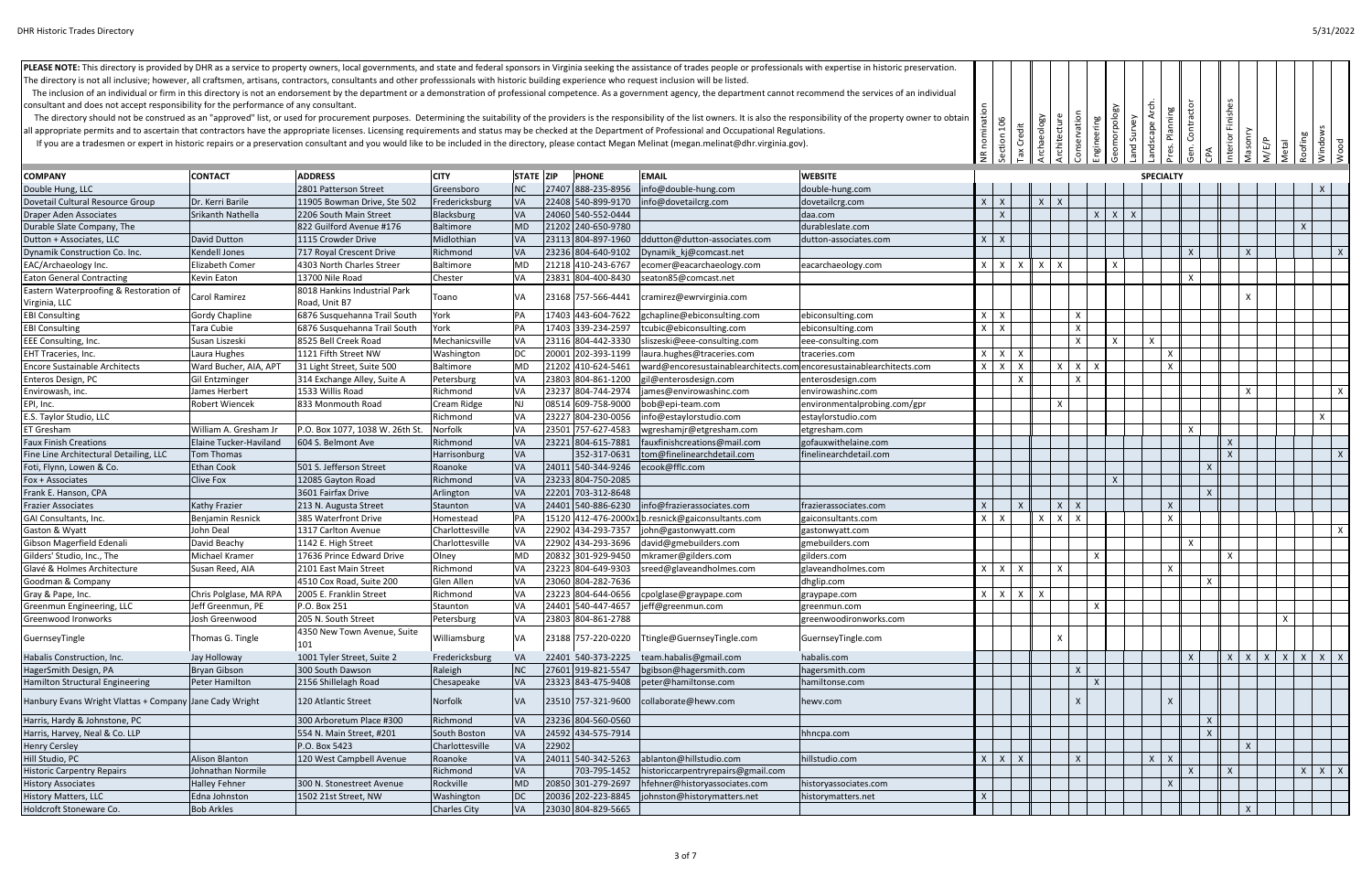|                                                                                                                                                                                                           |                        |                                               |                 |                  |                    |                                                                                                                                                                                                      | PLEASE NOTE: This directory is provided by DHR as a service to property owners, local governments, and state and federal sponsors in Virginia seeking the assistance of trades people or professionals with expertise in histo |                 |              |              |                              |                           |                            |                             |              |                                |                            |                   |                           |
|-----------------------------------------------------------------------------------------------------------------------------------------------------------------------------------------------------------|------------------------|-----------------------------------------------|-----------------|------------------|--------------------|------------------------------------------------------------------------------------------------------------------------------------------------------------------------------------------------------|--------------------------------------------------------------------------------------------------------------------------------------------------------------------------------------------------------------------------------|-----------------|--------------|--------------|------------------------------|---------------------------|----------------------------|-----------------------------|--------------|--------------------------------|----------------------------|-------------------|---------------------------|
| The directory is not all inclusive; however, all craftsmen, artisans, contractors, consultants and other professsionals with historic building experience who request inclusion will be listed.           |                        |                                               |                 |                  |                    |                                                                                                                                                                                                      |                                                                                                                                                                                                                                |                 |              |              |                              |                           |                            |                             |              |                                |                            |                   |                           |
|                                                                                                                                                                                                           |                        |                                               |                 |                  |                    |                                                                                                                                                                                                      | The inclusion of an individual or firm in this directory is not an endorsement by the department or a demonstration of professional competence. As a government agency, the department cannot recommend the services of an ind |                 |              |              |                              |                           |                            |                             |              |                                |                            |                   |                           |
| consultant and does not accept responsibility for the performance of any consultant                                                                                                                       |                        |                                               |                 |                  |                    |                                                                                                                                                                                                      |                                                                                                                                                                                                                                |                 |              |              |                              |                           |                            | <b>Arch</b>                 |              |                                |                            |                   |                           |
|                                                                                                                                                                                                           |                        |                                               |                 |                  |                    |                                                                                                                                                                                                      | The directory should not be construed as an "approved" list, or used for procurement purposes. Determining the suitability of the providers is the responsibility of the list owners. It is also the responsibility of the pro | ទ្ធ             |              |              |                              |                           |                            |                             | Contra       | Finishes                       |                            |                   |                           |
| all appropriate permits and to ascertain that contractors have the appropriate licenses. Licensing requirements and status may be checked at the Department of Professional and Occupational Regulations. |                        |                                               |                 |                  |                    |                                                                                                                                                                                                      |                                                                                                                                                                                                                                |                 | Credit       |              |                              |                           |                            |                             |              |                                |                            |                   |                           |
|                                                                                                                                                                                                           |                        |                                               |                 |                  |                    | If you are a tradesmen or expert in historic repairs or a preservation consultant and you would like to be included in the directory, please contact Megan Melinat (megan.melinat@dhr.virginia.gov). |                                                                                                                                                                                                                                | tion            |              | chaeology    | Conservation<br>Architecture | Engineering               | Geomorpolog<br>Land Survey | Pres. Planning<br>Landscape |              | Masonry<br>Interior            | M/E/P<br>Metal             | Roofing           | Windows<br>Wood           |
|                                                                                                                                                                                                           |                        |                                               |                 |                  |                    |                                                                                                                                                                                                      |                                                                                                                                                                                                                                |                 |              |              |                              |                           |                            |                             |              |                                |                            |                   |                           |
| <b>COMPANY</b>                                                                                                                                                                                            | <b>CONTACT</b>         | <b>ADDRESS</b>                                | <b>CITY</b>     | <b>STATE ZIP</b> | PHONE              | <b>EMAIL</b>                                                                                                                                                                                         | <b>WEBSITE</b>                                                                                                                                                                                                                 |                 |              |              |                              |                           |                            | <b>SPECIALTY</b>            |              |                                |                            |                   |                           |
| Home In Stead                                                                                                                                                                                             | <b>Bob Luse</b>        | 202 Huron Avenue                              | Lynchburg       | VA               | 24053 434-426-3988 |                                                                                                                                                                                                      | getluse.com                                                                                                                                                                                                                    |                 |              |              |                              |                           |                            |                             |              |                                |                            |                   | $\mathsf{X}$              |
| <b>Huber Architects</b>                                                                                                                                                                                   | <b>Bill Huber</b>      |                                               | Marion          | VA               | 276.706.0182       | bill@huberarch.com                                                                                                                                                                                   | huberarch.com                                                                                                                                                                                                                  |                 | $\mathsf{X}$ |              | $\times$                     |                           |                            |                             |              |                                |                            |                   |                           |
| Hurt & Proffitt                                                                                                                                                                                           |                        | 2524 Lanhorne Road                            | Lynchburg       | VA               | 24501 434-847-7796 |                                                                                                                                                                                                      | handp.com                                                                                                                                                                                                                      | $\mathsf{x}$    |              | $\mathsf{x}$ | $\mathsf{X}$                 |                           |                            |                             |              |                                |                            |                   |                           |
| Innerglass Window Systems                                                                                                                                                                                 |                        | 15 Herman Drive #D                            | Simsbury        | CT               | 06070 800-743-6207 | david@stormwindows.com                                                                                                                                                                               | stormwindows.com                                                                                                                                                                                                               |                 |              |              |                              |                           |                            |                             |              |                                |                            |                   | $\mathsf{X}$              |
| Iron Dog Preservation, LLC                                                                                                                                                                                | Kristin Kirchen        | 200 W. 33rd Street                            | Richmond        | VA               | 23225 804-516-8200 | irondogpreservation@gmail.com                                                                                                                                                                        | irondogpreservation.com                                                                                                                                                                                                        | $X$   $X$   $X$ |              |              |                              |                           |                            |                             |              |                                |                            |                   |                           |
| J.E.G. Stained Glass                                                                                                                                                                                      |                        | 1216 Main Street, 3rd Floor                   | Lynchburg       | VA               | 24504 434-845-0612 |                                                                                                                                                                                                      |                                                                                                                                                                                                                                |                 |              |              |                              |                           |                            |                             |              |                                |                            |                   | $\times$                  |
| Jaeger & Ernst                                                                                                                                                                                            |                        | 4785 Burnley Station Lane                     | Barboursville   | VA               | 22923 434-973-7018 |                                                                                                                                                                                                      | jaegerandernst.com                                                                                                                                                                                                             |                 |              |              |                              |                           |                            |                             |              |                                |                            |                   | $\boldsymbol{\mathsf{x}}$ |
| James L. Ryland                                                                                                                                                                                           |                        | 2207 East Marshall Street                     | Richmond        | VA               | 23223 804-648-4525 | james.ryland@verizon.net                                                                                                                                                                             |                                                                                                                                                                                                                                |                 |              |              |                              |                           |                            |                             |              |                                |                            | $\times$          |                           |
|                                                                                                                                                                                                           |                        | Dept. of Integrated Science and               |                 |                  |                    |                                                                                                                                                                                                      |                                                                                                                                                                                                                                |                 |              |              |                              |                           |                            |                             |              |                                |                            |                   |                           |
| James Madison University                                                                                                                                                                                  | Carole Nash            | Technology, MSC 4102                          | Harrisonburg    | VA               | 22807 540-568-6805 | nashcl@jmu.edu                                                                                                                                                                                       | bsisat.jmu.edu/people/nash.html                                                                                                                                                                                                |                 |              |              |                              |                           |                            |                             |              |                                |                            |                   |                           |
| James River Institute for Archaeology,                                                                                                                                                                    |                        | 223 McLaws Circle, Suite 1                    | Williamsburg    | VA               | 23185 757-229-9485 | info@jriarchaeology.com                                                                                                                                                                              | jriarchaeology.com                                                                                                                                                                                                             |                 |              | Y            |                              |                           |                            |                             |              |                                |                            |                   |                           |
| Inc.                                                                                                                                                                                                      |                        |                                               |                 |                  |                    |                                                                                                                                                                                                      |                                                                                                                                                                                                                                |                 |              |              |                              |                           |                            |                             |              |                                |                            |                   |                           |
| Jameson Gibson, LLC                                                                                                                                                                                       | Jamie Gibson           | 51 Langford Place                             | Charlottesville | VA               | 22903 434-531-4910 | jameson1951.jg@gmail.com                                                                                                                                                                             |                                                                                                                                                                                                                                | X               | $\times$     |              | X                            |                           |                            | $\times$                    |              |                                |                            |                   |                           |
| Jane Covington Restoration, LLC                                                                                                                                                                           | Jane Covington         |                                               |                 | VA               | 434-960-4678       | jane@janecovington.com                                                                                                                                                                               | janecovington.com                                                                                                                                                                                                              | X               | $\mathsf{x}$ |              |                              |                           |                            |                             | X            |                                |                            |                   |                           |
| IL Home Improvement                                                                                                                                                                                       | John Lawrence          | 509 Belvedere Street                          | Lynchburg       | VA               | 24503 434-845-4174 |                                                                                                                                                                                                      |                                                                                                                                                                                                                                |                 |              |              |                              |                           |                            |                             |              |                                |                            |                   | $\boldsymbol{\mathsf{x}}$ |
| John Milner Architects, Inc.                                                                                                                                                                              | John D. Milner         | 104 Lakeview Drive                            | Chadds Ford     | PA               | 19317 610-388-0111 | info@johnmilnerarch.com                                                                                                                                                                              | johnmilnerarchitects.com                                                                                                                                                                                                       |                 |              |              |                              | $\mathsf{x}$              |                            |                             |              |                                |                            |                   |                           |
| John S. Salmon                                                                                                                                                                                            | John Salmon            | 1350 Westwood Ave, Unit 406                   | Richmond        | VA               | 23227 804-233-6454 | jssalmon@verizon.net                                                                                                                                                                                 |                                                                                                                                                                                                                                | $\mathsf{X}$    |              |              |                              |                           |                            |                             |              |                                |                            |                   |                           |
| Jordan Cooley Carpentry                                                                                                                                                                                   | Sydney Jordan Cooley   | 2926 P Street                                 | Richmond        | VA               | 23223              | syd.carpentry@gmail.com                                                                                                                                                                              |                                                                                                                                                                                                                                |                 |              |              |                              |                           |                            |                             |              |                                |                            |                   | $\boldsymbol{\mathsf{x}}$ |
| Joseph W. Harker Painting                                                                                                                                                                                 |                        | 2110 15th Street N                            | Arlington       | VA               | 22201 434-845-7388 |                                                                                                                                                                                                      |                                                                                                                                                                                                                                |                 |              |              |                              |                           |                            |                             |              | X                              |                            |                   |                           |
| Karl Riedel Architecture, PC                                                                                                                                                                              | <b>Karl Riedel</b>     | 4 Loudoun Street                              | Leesburg        | VA               | 20175 703-771-3990 | kriedelarchitect@aol.com                                                                                                                                                                             |                                                                                                                                                                                                                                |                 |              |              | $\boldsymbol{\mathsf{X}}$    |                           |                            |                             |              |                                |                            |                   |                           |
| Karnage Creations, LLC                                                                                                                                                                                    | Mo Karnage             | 11277 Jefferson Highway                       | Mineral         | VA               | 23117 804-385-2827 | karnagecreationsllc@gmail.com                                                                                                                                                                        | richmondwindowrepair.com                                                                                                                                                                                                       |                 |              |              |                              |                           |                            |                             |              |                                |                            |                   | $x \mid x$                |
| Keystone Waterproofing Inc.                                                                                                                                                                               | John Thiry             | 584 Feightner Road                            | Greensburg      | PA               | 15601 724-834-2040 | john@keystonewp.com                                                                                                                                                                                  | keystonewp.com                                                                                                                                                                                                                 |                 |              |              |                              |                           |                            |                             |              | $\mathsf{X}$                   |                            |                   |                           |
| <b>Kirby Perkins</b>                                                                                                                                                                                      | <b>Kerry Collins</b>   | 210 Old Airport Road                          | Middletown      | <b>RI</b>        | 02842 401-848-0150 | k.collins@kirbyperkins.com                                                                                                                                                                           | kirbyperkins.com                                                                                                                                                                                                               |                 |              |              |                              |                           |                            |                             | $\mathsf{X}$ |                                | $x \mid x$<br>$\mathsf{X}$ | $x \times x$      |                           |
| Konefal and Company                                                                                                                                                                                       | Stephen Konefal        | 1520 W. Main Street                           | Richmond        | VA               | 23220 804-353-3130 |                                                                                                                                                                                                      |                                                                                                                                                                                                                                |                 |              |              |                              |                           | $\mathbf{x}$               |                             |              |                                |                            |                   |                           |
| Lancaster Lime Works                                                                                                                                                                                      | Jonathan Owens         | 1630 Millersville Pike                        | Lancaster       | PA               | 17603 717-572-3715 | info@lancasterlimeworks.com                                                                                                                                                                          | lancasterlimeworks.com                                                                                                                                                                                                         |                 |              |              |                              |                           |                            |                             |              | $\times$                       |                            |                   |                           |
| Land and Community Associates                                                                                                                                                                             | Genevieve Keller       | P.O. Box 92                                   | Charlottesville | VA               | 29902 434-295-3880 | genevieve.keller@gmail.com                                                                                                                                                                           |                                                                                                                                                                                                                                | X               |              |              |                              |                           |                            | $x \mid x$                  |              |                                |                            |                   |                           |
| <b>Landmark Preservation Associates</b>                                                                                                                                                                   | Daniel Pezzoni         | 6 Houston Street                              | Lexington       | VA               | 24450 540-464-5315 | gilespezzoni@rockbridge.net                                                                                                                                                                          |                                                                                                                                                                                                                                | $\mathsf{X}$    | $\mathsf{X}$ |              |                              |                           |                            |                             |              |                                |                            |                   |                           |
| Lane Brothers                                                                                                                                                                                             | Bryan Lane             | 408 West Broad Street                         | Richmond        | VA               | 23220 804-643-6658 | bryan.lane@lanebrothers.net                                                                                                                                                                          | lanebrothers.net                                                                                                                                                                                                               |                 |              |              |                              |                           |                            |                             |              | Χ                              |                            |                   |                           |
| Lanier Glass Company                                                                                                                                                                                      | <b>Skip Willis</b>     | 215 Avon Street                               | Charlottesville | VA               | 22902 804-977-7216 |                                                                                                                                                                                                      |                                                                                                                                                                                                                                |                 |              |              |                              |                           |                            |                             |              |                                |                            |                   | $\times$                  |
| Larry Taylor Restoration                                                                                                                                                                                  |                        | 2010 Tulip Street                             | Lynchburg       | VA               | 24504 434-846-2603 |                                                                                                                                                                                                      |                                                                                                                                                                                                                                |                 |              |              |                              |                           |                            |                             |              |                                |                            | $\mathsf{x}$      |                           |
| Lawhon & Associates, Inc.                                                                                                                                                                                 | Justin Zink            | 1441 King Avenue                              | Columbus        | OН               | 43212 614-481-8600 | jzink@lawhon-assoc.com                                                                                                                                                                               | lawhon-assoc.com                                                                                                                                                                                                               | $X \mid X$      |              | X            | X                            | $\boldsymbol{\mathsf{x}}$ |                            |                             | $\times$     |                                |                            |                   |                           |
| Leavitt Associates, Inc.                                                                                                                                                                                  | Jonathan Leavitt       | 4400 Colley Avenue                            | Norfolk         | VA               | 23508 757-489-7830 | jkl@leavittassoc.com                                                                                                                                                                                 | leavittassoc.com                                                                                                                                                                                                               |                 |              |              | $\mathsf{x}$                 |                           | $\mathbf{v}$               |                             |              |                                |                            |                   |                           |
| Liberty Home Improvements, LLC                                                                                                                                                                            |                        | 1379 Von Roy Road                             | Bedford         | VA               | 24523 540-587-6525 |                                                                                                                                                                                                      |                                                                                                                                                                                                                                |                 |              |              |                              |                           |                            |                             |              |                                |                            | $\mathsf{X}$      |                           |
| Louis Berger Group, Inc.                                                                                                                                                                                  |                        | 1100 Boulders Pkwy, Ste 720                   | Richmond        | VA               | 23225 804-225-0348 |                                                                                                                                                                                                      | louisberger.com                                                                                                                                                                                                                | X               |              |              | $X \mid X \mid X$            |                           |                            |                             |              |                                |                            |                   |                           |
| LSG Landscape Architecture, Inc.                                                                                                                                                                          |                        | 1775 Greensboro Station Place<br>#110         | Tysons          | VA               | 22102 703-821-2045 | cfan@lgsinc.com                                                                                                                                                                                      | lgsinc.com                                                                                                                                                                                                                     |                 |              |              |                              |                           |                            | $\boldsymbol{\mathsf{x}}$   |              |                                |                            |                   |                           |
| Lynchburg Restoration, Inc.                                                                                                                                                                               |                        | 317 Cleveland Avenue                          | Lynchburg       | VA               | 24503 434-846-7858 |                                                                                                                                                                                                      | lynchburgrestoration.com                                                                                                                                                                                                       |                 |              |              |                              |                           |                            |                             | $\times$     | $\times$                       |                            | $X \mid X \mid X$ |                           |
| Maeve Bristow Conservation &                                                                                                                                                                              |                        |                                               |                 |                  |                    |                                                                                                                                                                                                      |                                                                                                                                                                                                                                |                 |              |              |                              |                           |                            |                             |              |                                |                            |                   |                           |
| Restoration, LLC                                                                                                                                                                                          | Maeve Bristow          | 311 W. Duke of Gloucester Street Williamsburg |                 | VA               | 23185 757-876-7256 | maevebristow@gmail.com                                                                                                                                                                               |                                                                                                                                                                                                                                |                 |              |              | $\mathsf{X}$<br>$\mathsf{x}$ |                           |                            |                             |              | $\mathsf{X}$                   |                            |                   |                           |
| Maral S. Kalbian                                                                                                                                                                                          |                        | P.O. Box 468                                  | Berryville      | VA               | 22611 540-955-1231 | maral@mkalbian.com                                                                                                                                                                                   |                                                                                                                                                                                                                                | $\times$        | $\mathsf{X}$ |              |                              |                           |                            |                             |              |                                |                            |                   |                           |
| Marstel-Day, LLC                                                                                                                                                                                          | Paula Bienenfeld       | 513 Prince Edward Street                      | Fredericksburg  | VA               | 22401 540-395-7168 | pbienenfeld@marstel-day.com                                                                                                                                                                          | marstel-day.com                                                                                                                                                                                                                | $X$ $X$ $X$     |              |              |                              | $\mathsf{X}$              |                            | $X \mid X$                  |              |                                |                            |                   |                           |
| <b>Martin Archaeology Consulting</b>                                                                                                                                                                      | Paul Martin            | P.O. Box 468                                  | Rossville       | <b>TN</b>        | 38066 662-394-0890 | psmartin@martinarchaeology.com                                                                                                                                                                       | martinarchaeology.com                                                                                                                                                                                                          | $\mathsf{X}$    |              | $\mathsf{X}$ |                              |                           |                            |                             |              |                                |                            |                   |                           |
| <b>Martin Builders</b>                                                                                                                                                                                    | <b>Thomas Martin</b>   | 1604 Marble Head Court                        | Richmond        | VA               | 23235 804-272-6634 | tom@tommartinbuilders.com                                                                                                                                                                            | tommartinbuilders.com                                                                                                                                                                                                          |                 |              |              |                              |                           |                            |                             |              | $\mathsf{X}$                   |                            |                   | $X \mid X$                |
| <b>Massey Maxwell Associates</b>                                                                                                                                                                          | James Massey           | P.O. Box 263                                  | Strasburg       | VA               | 22657 540-465-4566 | masmax@shentel.net                                                                                                                                                                                   |                                                                                                                                                                                                                                | X               | $\mathsf{X}$ |              | $\mathsf{x}$                 |                           |                            |                             |              |                                |                            |                   |                           |
| <b>Master Engineers &amp; Designers</b>                                                                                                                                                                   | <b>Randy Parrish</b>   | 904 Lakeside Drive                            | Lynchburg       | VA               | 24501 434-846-1350 | email@masterengineersinc.com                                                                                                                                                                         | masterengineersinc.com                                                                                                                                                                                                         |                 |              |              |                              |                           |                            |                             |              |                                | $\boldsymbol{\mathsf{X}}$  |                   |                           |
| <b>McDoux Preservation LLC</b>                                                                                                                                                                            | <b>Madeline Clites</b> | 1021 Hioaks Road #13082                       | Richmond        | VA               | 23225 853-623-7737 | madeline.clites@mcdoux.com                                                                                                                                                                           | mcdoux.com                                                                                                                                                                                                                     | $\mathsf{X}$    | $\mathsf{X}$ |              |                              |                           |                            | $\mathsf{X}$                |              |                                |                            |                   |                           |
| McKinley Lewis Associates, PLC                                                                                                                                                                            | <b>Michael Easley</b>  | P.O. Box 1361, 413 Short St                   | South Boston    | VA               | 24592 434-572-0389 | easleyml@earthlink.net                                                                                                                                                                               |                                                                                                                                                                                                                                |                 |              |              |                              |                           | $\mathsf{X}$               |                             |              |                                |                            |                   |                           |
| McPherson Design, LLC                                                                                                                                                                                     | Roland E. McPherson    | 108 Brittany Lane                             | Suffolk         | VA               | 23435 757-630-2861 | mdpllcrem@outlook.com                                                                                                                                                                                | mcphersondesignpllc.com                                                                                                                                                                                                        |                 |              |              |                              | $\mathsf{X}$              |                            |                             |              |                                |                            |                   |                           |
| McPherson Design Group                                                                                                                                                                                    |                        | 6371 Center Dr. Suite 100                     | Norfolk         | VA               | 23502 757-965-2000 |                                                                                                                                                                                                      | mcphersondesigngroup.com                                                                                                                                                                                                       |                 |              |              |                              | $\mathsf{X}$              |                            |                             |              |                                |                            |                   |                           |
| <b>Memorial Design</b>                                                                                                                                                                                    | Josh Shealy            | 1517 Old Dunbar Road                          | West Columbia   | SC               | 29172 803-755-1200 | josh@memorialdesign.com                                                                                                                                                                              | memorialdesign.com                                                                                                                                                                                                             |                 |              |              | $\times$  <br>$\mathsf{X}$   |                           |                            | $x \mid x \mid$             | $\times$     | $\mathbf{x} \times \mathbf{x}$ |                            |                   |                           |
|                                                                                                                                                                                                           |                        |                                               |                 |                  |                    |                                                                                                                                                                                                      |                                                                                                                                                                                                                                |                 |              |              |                              |                           |                            |                             |              |                                |                            |                   |                           |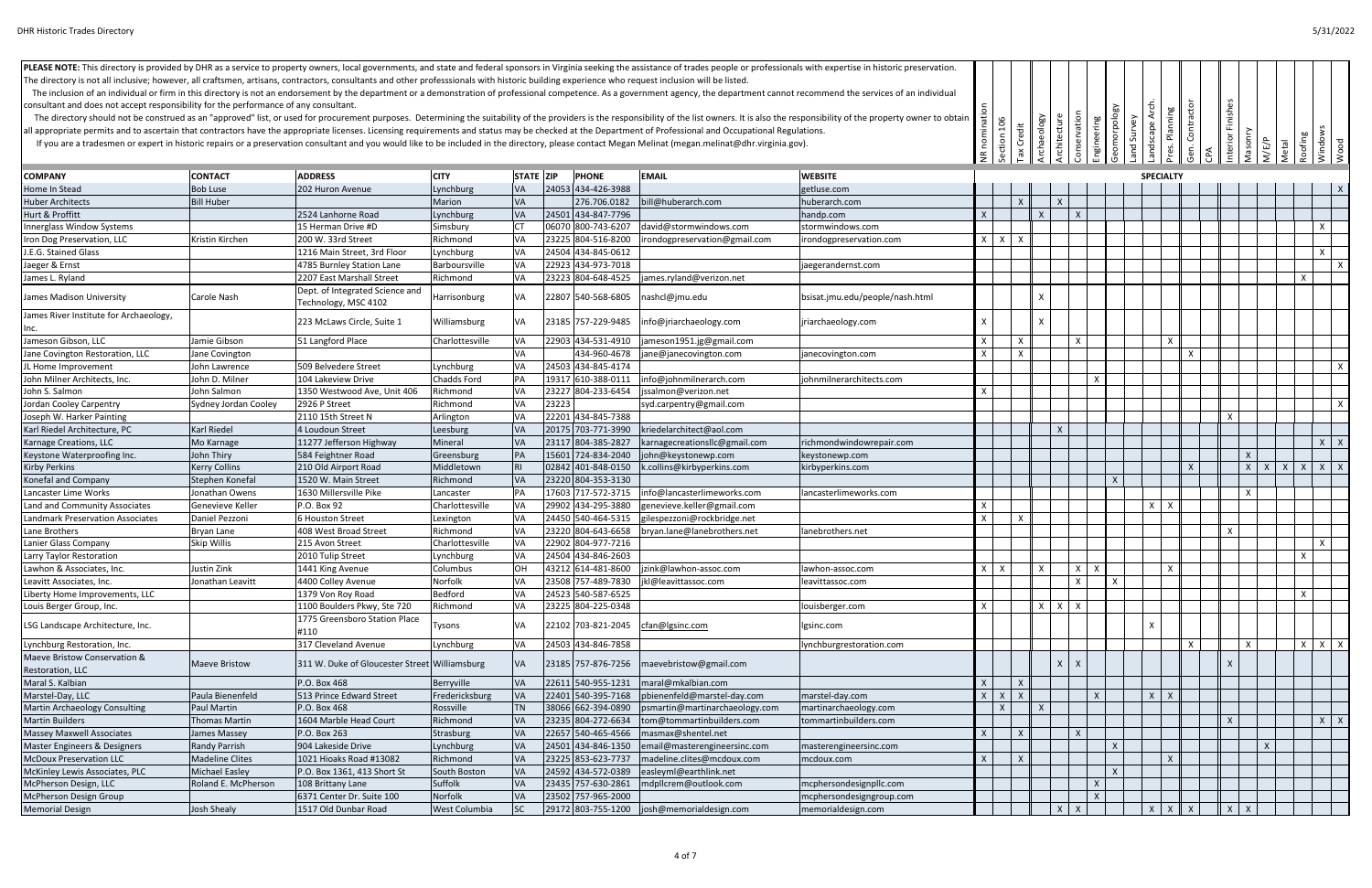| PLEASE NOTE: This directory is provided by DHR as a service to property owners, local governments, and state and federal sponsors in Virginia seeking the assistance of trades people or professionals with expertise in histo<br>The directory is not all inclusive; however, all craftsmen, artisans, contractors, consultants and other professsionals with historic building experience who request inclusion will be listed. |                      |                                                         |                   |            |       |                     | The inclusion of an individual or firm in this directory is not an endorsement by the department or a demonstration of professional competence. As a government agency, the department cannot recommend the services of an ind |                                                                                                                                                                                                                                |                   |                           |                           |                           |              |              |                    |              |                  |              |              |                                        |       |                             |                           |
|-----------------------------------------------------------------------------------------------------------------------------------------------------------------------------------------------------------------------------------------------------------------------------------------------------------------------------------------------------------------------------------------------------------------------------------|----------------------|---------------------------------------------------------|-------------------|------------|-------|---------------------|--------------------------------------------------------------------------------------------------------------------------------------------------------------------------------------------------------------------------------|--------------------------------------------------------------------------------------------------------------------------------------------------------------------------------------------------------------------------------|-------------------|---------------------------|---------------------------|---------------------------|--------------|--------------|--------------------|--------------|------------------|--------------|--------------|----------------------------------------|-------|-----------------------------|---------------------------|
| consultant and does not accept responsibility for the performance of any consultant.                                                                                                                                                                                                                                                                                                                                              |                      |                                                         |                   |            |       |                     |                                                                                                                                                                                                                                |                                                                                                                                                                                                                                |                   |                           |                           |                           |              |              |                    | ုင           |                  |              |              |                                        |       |                             |                           |
|                                                                                                                                                                                                                                                                                                                                                                                                                                   |                      |                                                         |                   |            |       |                     |                                                                                                                                                                                                                                | The directory should not be construed as an "approved" list, or used for procurement purposes. Determining the suitability of the providers is the responsibility of the list owners. It is also the responsibility of the pro |                   |                           |                           |                           |              |              |                    |              |                  |              | Finishes     |                                        |       |                             |                           |
| all appropriate permits and to ascertain that contractors have the appropriate licenses. Licensing requirements and status may be checked at the Department of Professional and Occupational Regulations.                                                                                                                                                                                                                         |                      |                                                         |                   |            |       |                     |                                                                                                                                                                                                                                |                                                                                                                                                                                                                                | nominati          | 106                       |                           |                           |              |              | Survey             |              | Planning         | Contracto    |              |                                        |       |                             |                           |
|                                                                                                                                                                                                                                                                                                                                                                                                                                   |                      |                                                         |                   |            |       |                     | If you are a tradesmen or expert in historic repairs or a preservation consultant and you would like to be included in the directory, please contact Megan Melinat (megan melinat@dhr.virginia.gov).                           |                                                                                                                                                                                                                                |                   | tion<br>පි                | Archaeology               | Architecture              | Conservation | Engineering  | Geomorpology<br>PS | andscape     |                  |              | Interior     | Masonry<br>M/E/P                       | Metal | Windows<br>Wood<br>Roofing  |                           |
|                                                                                                                                                                                                                                                                                                                                                                                                                                   |                      |                                                         |                   |            |       |                     |                                                                                                                                                                                                                                |                                                                                                                                                                                                                                | $\widetilde{\Xi}$ |                           |                           |                           |              |              |                    |              | Pres.            |              |              |                                        |       |                             |                           |
| <b>COMPANY</b>                                                                                                                                                                                                                                                                                                                                                                                                                    | <b>CONTACT</b>       | <b>ADDRESS</b>                                          | <b>CITY</b>       | STATE ZIP  |       | <b>PHONE</b>        | <b>EMAIL</b>                                                                                                                                                                                                                   | <b>WEBSITE</b>                                                                                                                                                                                                                 |                   |                           |                           |                           |              |              |                    |              | <b>SPECIALTY</b> |              |              |                                        |       |                             |                           |
| Mesick Cohen Wilson Baker Architects,                                                                                                                                                                                                                                                                                                                                                                                             |                      |                                                         |                   |            |       |                     |                                                                                                                                                                                                                                |                                                                                                                                                                                                                                |                   |                           |                           |                           |              |              |                    |              |                  |              |              |                                        |       |                             |                           |
|                                                                                                                                                                                                                                                                                                                                                                                                                                   | <b>Eric Kuchar</b>   | 5525 Olde Towne Rd, Suite B                             | Williamsburg      | VA         |       | 23188 757-221-0713  | ekuchar@mcwb-arch.com                                                                                                                                                                                                          | mcwb-arch.com                                                                                                                                                                                                                  |                   | $\times$                  |                           | X                         | $\mathsf{x}$ |              |                    |              |                  |              |              |                                        |       |                             |                           |
| Mid-Atlantic Utility Locating, LLC                                                                                                                                                                                                                                                                                                                                                                                                | <b>Erek Dorman</b>   |                                                         |                   | VA         |       | 703-626-7351        | edorman@midatlanticlocating.com                                                                                                                                                                                                | midatlanticlocating.com                                                                                                                                                                                                        |                   |                           |                           |                           |              |              |                    |              |                  |              |              | $\mathsf{X}$                           |       |                             |                           |
| Midwest Maintenance, Inc.                                                                                                                                                                                                                                                                                                                                                                                                         | <b>William Meyer</b> | 101 Fox Drive                                           | Piqua             | OH         |       | 45356 937-773-9236  |                                                                                                                                                                                                                                | midwestmainteance.com                                                                                                                                                                                                          |                   |                           |                           |                           |              |              |                    |              |                  | $\mathsf{X}$ | $\mathsf{X}$ | $\mathsf{X}$                           |       | $X$ $X$ $X$ $X$             |                           |
| <b>Millennium Preservation Services</b>                                                                                                                                                                                                                                                                                                                                                                                           | Cheryl Shepherd      | 74 Winchester St, P.O. Box 312                          | Warrenton         | <b>VA</b>  |       | 20188 540-272-5847  | cshepherd@mpreservationsvc.com                                                                                                                                                                                                 |                                                                                                                                                                                                                                | $\mathsf{x}$      | $\mathsf{x}$              |                           |                           |              |              |                    |              | $\mathsf{x}$     |              |              |                                        |       |                             |                           |
| Mitchell, Wiggins & Company, LLP                                                                                                                                                                                                                                                                                                                                                                                                  |                      | 311 Forest Plaza One Building<br>7201 Glen Forest Drive | Richmond          | VA         |       | 23226 804-282-6000  |                                                                                                                                                                                                                                | mwcpa.com                                                                                                                                                                                                                      |                   |                           |                           |                           |              |              |                    |              |                  |              |              |                                        |       |                             |                           |
| <b>MTFA Architecture, PLLC</b>                                                                                                                                                                                                                                                                                                                                                                                                    | James P. Clark       | 3200 Lee Highway                                        | Arlington         | VA         | 22207 |                     | mtfa@mtfa.net                                                                                                                                                                                                                  | mtfa.net/preservation                                                                                                                                                                                                          | $\mathsf{X}$      | X                         |                           |                           | X            | $\mathsf{X}$ |                    |              | X                |              | $\mathsf{x}$ |                                        |       |                             |                           |
| <b>Mulberry History Advisors</b>                                                                                                                                                                                                                                                                                                                                                                                                  | Jacqueline Drayer    | P.O. Box 5111                                           | Richmond          | <b>VA</b>  |       | 23220 804-404-6785  | jacqueline@mulberryhistory.com                                                                                                                                                                                                 | mulberryhistory.com                                                                                                                                                                                                            |                   | $X$ $X$                   |                           |                           |              |              | $\mathsf{x}$       |              |                  |              |              |                                        |       |                             |                           |
| Museum Resources, Inc.                                                                                                                                                                                                                                                                                                                                                                                                            | Kerry Shackelford    | P.O. Box 911                                            | Williamsburg      | VA         |       | 23187 804-966-1800  | kshack@museum-resources.com                                                                                                                                                                                                    | museum-resources.com                                                                                                                                                                                                           |                   |                           |                           |                           |              |              |                    |              |                  |              |              |                                        |       | $x \mid x$                  |                           |
| Nanian Photo                                                                                                                                                                                                                                                                                                                                                                                                                      | John Nanian          | 101 Twin Oak Drive                                      | Warwick           | l RI       |       | 02889 401-732-4653  | inanian@nanianphoto.com                                                                                                                                                                                                        | nanianphoto.com                                                                                                                                                                                                                | X                 | X                         |                           |                           |              |              |                    |              |                  |              |              |                                        |       |                             |                           |
| N.W. Martin & Brothers, Inc.                                                                                                                                                                                                                                                                                                                                                                                                      | John Martin, Jr.     | 1531 St. James St.                                      | Richmond          | VA         |       | 23222 804-648-2811  |                                                                                                                                                                                                                                |                                                                                                                                                                                                                                |                   |                           |                           |                           |              |              |                    |              |                  |              |              |                                        |       | $\boldsymbol{\mathsf{x}}$   |                           |
| <b>Nelson Historic Restoration</b>                                                                                                                                                                                                                                                                                                                                                                                                | Jack Buni            | 16373 Patrick Henry Highway                             | Roseland          | VA         |       | 22967 434-981-6366  | jack@nelsonhistoric.com                                                                                                                                                                                                        | nelsonhistoric.com                                                                                                                                                                                                             |                   |                           |                           |                           |              |              |                    |              |                  |              | $x \mid$     | $x \mid x \mid x \mid x \mid x \mid x$ |       |                             |                           |
| <b>New Dimension Building</b>                                                                                                                                                                                                                                                                                                                                                                                                     | John Friedrichs      | 3 Hillcrest Lane                                        | Lexington         | VA         |       | 24450 540-570-3494  | johnfriedrichs@rockbridge.net                                                                                                                                                                                                  |                                                                                                                                                                                                                                |                   |                           |                           |                           |              |              |                    |              |                  |              | $\times$     | $\boldsymbol{\mathsf{X}}$              |       |                             |                           |
| New South Associates, Inc.                                                                                                                                                                                                                                                                                                                                                                                                        | <b>Kevin Bradley</b> | PO Box 2306                                             | Fairfax           | VA         |       | 22031 703-568-4115  | kbradley@newsouthassoc.com                                                                                                                                                                                                     | newsouthassoc.com                                                                                                                                                                                                              |                   | $X \mid X$                | $\times$                  | $\boldsymbol{\mathsf{X}}$ |              |              | X                  |              | $\mathsf{X}$     |              |              |                                        |       |                             |                           |
| Norris & Associates, PC                                                                                                                                                                                                                                                                                                                                                                                                           |                      | 129 Fairway Ln, P.O. Box 2706                           | Staunton          | VA         |       | 24402 540-248-1800  |                                                                                                                                                                                                                                |                                                                                                                                                                                                                                |                   |                           |                           |                           |              |              |                    |              |                  | $\mathsf{x}$ |              |                                        |       |                             |                           |
| Obsidian Inc.                                                                                                                                                                                                                                                                                                                                                                                                                     | <b>Charles Field</b> | 515 North 22nd Street                                   | Richmond          | VA         |       | 23223 804-647-1589  | crfield@obsidian.pro                                                                                                                                                                                                           | obsidian.pro                                                                                                                                                                                                                   |                   | $\mathsf{X}$              |                           |                           | $\mathsf{X}$ |              | $\mathsf{X}$       |              |                  |              |              |                                        |       |                             |                           |
| Ogee, LLC                                                                                                                                                                                                                                                                                                                                                                                                                         | <b>Haley Wilcox</b>  |                                                         | Austin            | <b>TX</b>  |       | 469-751-7424        | haley@ogeepreservation.com                                                                                                                                                                                                     | ogeepreservation.com                                                                                                                                                                                                           |                   | $X$ $X$ $X$               |                           |                           |              |              |                    |              | $\mathsf{X}$     |              |              |                                        |       |                             |                           |
| Ohio Valley Archaeology, INC                                                                                                                                                                                                                                                                                                                                                                                                      | Kellie Locke-Rogers  | 4889 Sinclair Road, Suite 210                           | Columbus          | OH         |       | 43229 614-436-6926  | krogers@ovacItd.com                                                                                                                                                                                                            | ovacitd.com                                                                                                                                                                                                                    |                   |                           | $\mathsf{X}$              |                           |              |              |                    |              |                  |              |              |                                        |       |                             |                           |
| Old House Authority                                                                                                                                                                                                                                                                                                                                                                                                               | Dixon Kerr           |                                                         | Richmond          | VA         |       | 804-648-1616        | info@oldhouseauthority.com                                                                                                                                                                                                     | oldhouseauthority.com                                                                                                                                                                                                          |                   |                           |                           |                           |              |              |                    |              |                  |              |              |                                        |       | X                           |                           |
| Olde Virginia Moulding & Millwork, Inc.                                                                                                                                                                                                                                                                                                                                                                                           | Karen and Tom Cobb   | 100 West Jackson Street                                 | Franklin          | VA         |       | 23851 757-516-9055  | oldevamoulding@gmail.com                                                                                                                                                                                                       | oldevirginiamoulding.com                                                                                                                                                                                                       |                   |                           |                           |                           |              |              |                    |              |                  |              | $\mathsf{x}$ |                                        |       |                             | $\boldsymbol{\mathsf{x}}$ |
| Open Shop Architectural Arts                                                                                                                                                                                                                                                                                                                                                                                                      | Alex Kellum          | 63 Flushing Avenue                                      | <b>Brooklyn</b>   | <b>NY</b>  |       | 11205 917-671-6793  | info@openshoparts.com                                                                                                                                                                                                          | openshoparts.com                                                                                                                                                                                                               |                   |                           |                           |                           |              |              |                    |              |                  |              | $\mathsf{X}$ |                                        |       |                             |                           |
| Oxford Dendrochronology Lab                                                                                                                                                                                                                                                                                                                                                                                                       | Dan Miles            | Mill Farm, Mapleduram                                   | South Oxfordshire | <b>IUK</b> |       | 44-118-972-<br>4074 | daniel.miles@arch.ox.ac.uk                                                                                                                                                                                                     | oxford-dendrolab.com                                                                                                                                                                                                           |                   |                           |                           |                           |              |              |                    |              |                  |              |              |                                        |       |                             | $\mathsf{X}$              |
| <b>Oxford Tree-Ring Laboratory</b>                                                                                                                                                                                                                                                                                                                                                                                                | Michael Worthington  | 25 East Montgomery Street                               | Baltimore         | <b>MD</b>  |       | 21230 410-929-1520  | michael@dendrochronology.com                                                                                                                                                                                                   | dendrochronology.net                                                                                                                                                                                                           |                   |                           |                           |                           |              |              |                    |              |                  |              |              |                                        |       |                             | $\mathsf{X}$              |
| Outdoor Designs, Inc.                                                                                                                                                                                                                                                                                                                                                                                                             | Frederick Meder      | 918 Green Street                                        | Danville          | VA         |       | 24541 336-207-0436  | frederick.meder@gmail.com                                                                                                                                                                                                      | outdoordesignsdanville.com                                                                                                                                                                                                     |                   |                           |                           |                           |              |              |                    | $\mathsf{X}$ |                  |              | $X \mid X$   |                                        |       |                             | $\mathbf{X}$              |
| Pahanich Woodworking                                                                                                                                                                                                                                                                                                                                                                                                              | Mark Pahanich        | 244 Grove Avenue                                        | Petersburg        | lva        |       | 23803 804-861-0656  |                                                                                                                                                                                                                                |                                                                                                                                                                                                                                |                   |                           |                           |                           |              |              |                    |              |                  |              |              |                                        |       |                             | $\mathbf{x}$              |
| Parson Brinkerhoff                                                                                                                                                                                                                                                                                                                                                                                                                |                      | 530 E. Main Street, Suite 701                           | Richmond          | VA         |       | 23219 804-775-8906  |                                                                                                                                                                                                                                | pbworld.com                                                                                                                                                                                                                    | $\mathsf{x}$      |                           | $\boldsymbol{\mathsf{X}}$ |                           |              |              |                    |              |                  |              |              |                                        |       |                             |                           |
| Parsons                                                                                                                                                                                                                                                                                                                                                                                                                           | Seth Wilcher         | 100 M Street, SE                                        | Washington        | DC         |       | 20003 202-775-3300  |                                                                                                                                                                                                                                | parsons.com                                                                                                                                                                                                                    |                   | $\boldsymbol{\mathsf{x}}$ |                           |                           |              |              |                    |              |                  |              |              |                                        |       |                             |                           |
| Partners for Place                                                                                                                                                                                                                                                                                                                                                                                                                | Catherine Redfearn   | 2585 Garth Road                                         | Charlottesville   | VA         |       |                     | 22901 434-906-7980 catherine@partnersforplace.com                                                                                                                                                                              | partnersforplace.com                                                                                                                                                                                                           | X                 | $\mathsf{X}$              |                           |                           |              |              |                    |              | $\mathsf{X}$     |              |              |                                        |       |                             |                           |
| Paul Saunders Roofing Company                                                                                                                                                                                                                                                                                                                                                                                                     |                      | 1083 West Marshall Street                               | Richmond          | VA         |       | 23220 804-353-9919  | general@saundersroofing.com                                                                                                                                                                                                    | saundersroofing.com                                                                                                                                                                                                            |                   |                           |                           |                           |              |              |                    |              |                  |              |              |                                        |       | $\mathsf{X}$                |                           |
| Peter Post Restoration                                                                                                                                                                                                                                                                                                                                                                                                            | Peter Post           | 409 Beechwood Drive                                     | Richmond          | VA         |       |                     | 23229 804-673-0022  snowhillfarm5@yahoo.com                                                                                                                                                                                    |                                                                                                                                                                                                                                |                   |                           |                           |                           |              |              |                    |              |                  |              |              |                                        |       |                             | $\mathsf{X}$              |
| Phoenix Forestry Services                                                                                                                                                                                                                                                                                                                                                                                                         | Christopher Kappa    | 805 Watson Avenue                                       | Charlottesville   | VA         |       |                     | 22901 434-296-1799   phoenixforestry@embarqmail.com                                                                                                                                                                            |                                                                                                                                                                                                                                |                   |                           |                           |                           |              |              | $\times$           |              |                  |              |              |                                        |       |                             | $\mathsf{X}$              |
| Possum Neck Lumber Co.                                                                                                                                                                                                                                                                                                                                                                                                            | H. Tom Hames         | 598 Bonanza Dr.                                         | Newport           | TN         |       | 37821 423-623-9125  |                                                                                                                                                                                                                                |                                                                                                                                                                                                                                |                   |                           |                           |                           |              |              |                    |              |                  |              |              |                                        |       | $\overline{X}$ <sup>1</sup> | $\mathsf{X}$              |
| Preservation Associates, Inc.                                                                                                                                                                                                                                                                                                                                                                                                     | Douglas Reed         | 9604 Anderson Road                                      | Mercersburg       | PA         |       |                     | 17236 301-730-2699 doug@preservationassociatesinc.com                                                                                                                                                                          |                                                                                                                                                                                                                                |                   |                           |                           |                           |              | X            |                    |              | $\mathsf{X}$     |              |              |                                        |       |                             |                           |
| <b>Prestige Construction Group</b>                                                                                                                                                                                                                                                                                                                                                                                                | Kenneth Jones        | 289 Turner Road                                         | Richmond          | VA.        |       |                     | 23225 804-745-0000 kenjones@prestigeconstruction.com                                                                                                                                                                           | prestigeconstruction.com                                                                                                                                                                                                       |                   |                           |                           |                           |              |              |                    |              |                  | $\times$     | $x \mid x$   |                                        |       | $\mathsf{X}$                | $\mathsf{X}$              |
| Quinn Evans                                                                                                                                                                                                                                                                                                                                                                                                                       | Glenn Suttenfield    | 1840 W. Broad Street #400                               | Richmond          | VA         |       | 23220 804-788-4774  | gsuttenfield@quinnevans.com                                                                                                                                                                                                    | quinnevans.com                                                                                                                                                                                                                 |                   | $X$ $X$ $X$               |                           | $\mathsf{X}$              |              |              |                    | $X$ $X$      |                  |              |              |                                        |       |                             |                           |
| Queen City Silviculture, LLC                                                                                                                                                                                                                                                                                                                                                                                                      | Jason LaRose         | 816 Middlebrook Ave                                     | Staunton          | VA         |       | 24401 540-448-0307  | liason@quenncitysilviculture.com                                                                                                                                                                                               | queencitysilviculture.com                                                                                                                                                                                                      |                   |                           |                           |                           | X            |              |                    |              |                  |              |              |                                        |       |                             |                           |
| R. Christopher Goodwin & Associates,<br>Inc.                                                                                                                                                                                                                                                                                                                                                                                      | Dr. Ann Markell      | 241 East Fourth Street, Suite 100   Frederick           |                   | MD.        |       | 21701 301-694-0428  | amarkell@rcgoodwin.com                                                                                                                                                                                                         | rcgoodwin.com                                                                                                                                                                                                                  |                   | $X$ $X$ $X$               | X                         | x                         |              |              | $\mathsf{x}$       |              | X                |              |              |                                        |       |                             |                           |
| R.E. Lee & Son, Inc                                                                                                                                                                                                                                                                                                                                                                                                               |                      | P.O. Box 7226, 2811 Hydraulic<br>Road                   | Charlottesville   | VA         |       |                     | 22901 434-973-1321 dabidin@relee.build                                                                                                                                                                                         | relee.build                                                                                                                                                                                                                    |                   |                           |                           |                           |              |              |                    |              |                  |              | X            |                                        |       |                             | $\boldsymbol{\mathsf{X}}$ |
| <b>RK&amp;K</b>                                                                                                                                                                                                                                                                                                                                                                                                                   | James Kodlick        | 700 East Pratt Street, Suite 500                        | Baltimore         | MD.        |       |                     | 21202 410-462-9378   jkodlick@rkk.com                                                                                                                                                                                          | rkk.com                                                                                                                                                                                                                        | $\mathsf{X}$      | $\mathsf{X}$              | $\times$                  | $\mathsf{x}$              |              |              | $\times$           | $\mathsf{X}$ | $\times$         |              |              |                                        |       |                             |                           |
| Ramsey Restoration, Inc.                                                                                                                                                                                                                                                                                                                                                                                                          | Luke Ramsey          | 1843 Cabell Road                                        | Charlottesville   | VA         |       | 24599 434-962-5090  | ramseyrestorationinc@gmail.com                                                                                                                                                                                                 |                                                                                                                                                                                                                                |                   |                           |                           |                           |              |              |                    |              |                  |              |              | X                                      |       | $X$ $X$ $X$ $X$             |                           |
| Ray Cannetti                                                                                                                                                                                                                                                                                                                                                                                                                      |                      | P.O. Box 213                                            | St. Mary's City   | <b>MD</b>  |       | 20686 301-862-1404  |                                                                                                                                                                                                                                |                                                                                                                                                                                                                                |                   |                           |                           |                           |              |              |                    |              |                  |              |              | $\mathsf{x}$                           |       |                             |                           |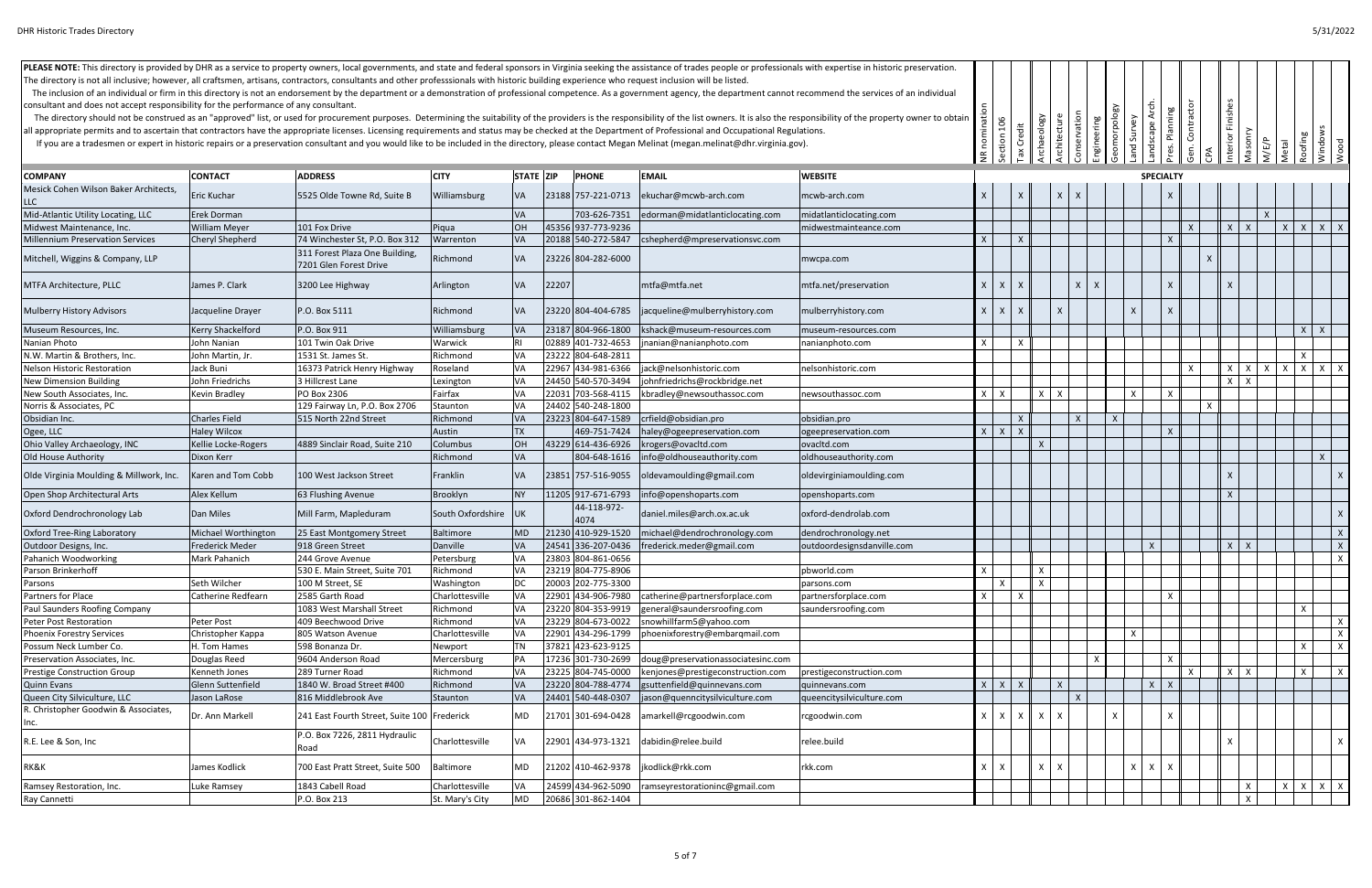| PLEASE NOTE: This directory is provided by DHR as a service to property owners, local governments, and state and federal sponsors in Virginia seeking the assistance of trades people or professionals with expertise in histo<br>The directory is not all inclusive; however, all craftsmen, artisans, contractors, consultants and other professsionals with historic building experience who request inclusion will be listed. | The inclusion of an individual or firm in this directory is not an endorsement by the department or a demonstration of professional competence. As a government agency, the department cannot recommend the services of an ind |                                                    |                       |                  |                    |                                                                                                                                                                                                      |                                                                                                                                                                                                                                |                          |              |              |              |             |                                        |                                 |           |                     |       |                              |                           |
|-----------------------------------------------------------------------------------------------------------------------------------------------------------------------------------------------------------------------------------------------------------------------------------------------------------------------------------------------------------------------------------------------------------------------------------|--------------------------------------------------------------------------------------------------------------------------------------------------------------------------------------------------------------------------------|----------------------------------------------------|-----------------------|------------------|--------------------|------------------------------------------------------------------------------------------------------------------------------------------------------------------------------------------------------|--------------------------------------------------------------------------------------------------------------------------------------------------------------------------------------------------------------------------------|--------------------------|--------------|--------------|--------------|-------------|----------------------------------------|---------------------------------|-----------|---------------------|-------|------------------------------|---------------------------|
| consultant and does not accept responsibility for the performance of any consultant.                                                                                                                                                                                                                                                                                                                                              |                                                                                                                                                                                                                                |                                                    |                       |                  |                    |                                                                                                                                                                                                      |                                                                                                                                                                                                                                |                          |              |              |              |             |                                        |                                 |           | Finishes            |       |                              |                           |
|                                                                                                                                                                                                                                                                                                                                                                                                                                   |                                                                                                                                                                                                                                |                                                    |                       |                  |                    |                                                                                                                                                                                                      | The directory should not be construed as an "approved" list, or used for procurement purposes. Determining the suitability of the providers is the responsibility of the list owners. It is also the responsibility of the pro | inati<br>106             |              | chaeology    | Conservation |             | Geomorpology                           | Planning<br>ই                   | Contracto |                     |       |                              |                           |
| all appropriate permits and to ascertain that contractors have the appropriate licenses. Licensing requirements and status may be checked at the Department of Professional and Occupational Regulations.                                                                                                                                                                                                                         |                                                                                                                                                                                                                                |                                                    |                       |                  |                    |                                                                                                                                                                                                      |                                                                                                                                                                                                                                |                          |              |              |              |             |                                        |                                 |           |                     |       |                              |                           |
|                                                                                                                                                                                                                                                                                                                                                                                                                                   |                                                                                                                                                                                                                                |                                                    |                       |                  |                    | If you are a tradesmen or expert in historic repairs or a preservation consultant and you would like to be included in the directory, please contact Megan Melinat (megan melinat@dhr.virginia.gov). |                                                                                                                                                                                                                                | Section                  | Tax Credit   | Architecture |              | Engineering | Land Survey                            | Landscape                       |           | Masonry<br>Interior | M/E/P | Metal                        | Windows<br>Wood           |
|                                                                                                                                                                                                                                                                                                                                                                                                                                   |                                                                                                                                                                                                                                |                                                    |                       |                  |                    |                                                                                                                                                                                                      |                                                                                                                                                                                                                                | $\widetilde{\Xi}$        |              |              |              |             |                                        | Pres.                           | Gen.      |                     |       |                              |                           |
| <b>COMPANY</b>                                                                                                                                                                                                                                                                                                                                                                                                                    | <b>CONTACT</b>                                                                                                                                                                                                                 | <b>ADDRESS</b>                                     | <b>CITY</b>           | <b>STATE ZIP</b> | <b>PHONE</b>       | <b>EMAIL</b>                                                                                                                                                                                         | <b>WEBSITE</b>                                                                                                                                                                                                                 |                          |              |              |              |             |                                        | <b>SPECIALTY</b>                |           |                     |       |                              |                           |
|                                                                                                                                                                                                                                                                                                                                                                                                                                   |                                                                                                                                                                                                                                | 88 Natural Bridge School Road,                     | Natural Bridge        |                  |                    |                                                                                                                                                                                                      |                                                                                                                                                                                                                                |                          |              |              |              |             |                                        |                                 |           |                     |       |                              |                           |
| Raynal Studios, Inc.                                                                                                                                                                                                                                                                                                                                                                                                              | Rebecca Raynal                                                                                                                                                                                                                 | P.O. Box 405                                       | Station               | VA               | 24579 800-305-0959 | rs@rockbridge.net                                                                                                                                                                                    | raynalstudios.com                                                                                                                                                                                                              |                          |              |              |              |             |                                        |                                 |           | X<br>$\times$       |       |                              | $X$ $X$                   |
| Restoration Engineering, Inc.                                                                                                                                                                                                                                                                                                                                                                                                     | Jeff Hugney, PE                                                                                                                                                                                                                | 10503 West Drive, Suite A                          | Fairfax               | VA               | 22030 703-272-7787 | jhugney@rei1.com                                                                                                                                                                                     | rei1.com                                                                                                                                                                                                                       |                          |              |              |              | X           |                                        |                                 |           |                     |       | X<br>$\mathsf{X}$            | $X$ $X$                   |
| Richard O. Byrne                                                                                                                                                                                                                                                                                                                                                                                                                  |                                                                                                                                                                                                                                | 114 Fayette Street                                 | Staunton              | VA               | 24401 540-255-5002 | robyrne100@gmail.com                                                                                                                                                                                 | richardobyrne.com                                                                                                                                                                                                              |                          |              |              |              |             |                                        |                                 |           |                     |       |                              |                           |
| Richmond Primoid                                                                                                                                                                                                                                                                                                                                                                                                                  | Ron Williams                                                                                                                                                                                                                   | P.O. Box 6785                                      | Richmond              | VA               | 23230 804-644-4561 | rwilliams@primoid.com                                                                                                                                                                                | primoid.com                                                                                                                                                                                                                    |                          |              |              |              |             |                                        |                                 |           | $\mathsf{X}$        |       |                              |                           |
| Richmond Slate & Copper, LLC                                                                                                                                                                                                                                                                                                                                                                                                      | Shannon Williamson                                                                                                                                                                                                             | 16230 Hampton Summit Drive                         | Chesterfield          | VA               | 804-615-7663       |                                                                                                                                                                                                      |                                                                                                                                                                                                                                |                          |              |              |              |             |                                        |                                 |           |                     |       | $\mathsf{X}$<br>$\mathsf{X}$ |                           |
| <b>Rieley &amp; Associates</b>                                                                                                                                                                                                                                                                                                                                                                                                    | William Rieley, PLA                                                                                                                                                                                                            | 601 East Market Street                             | Charlottesville       | VA               | 22902 434-296-9715 | wrd@rieleyandassociates.com                                                                                                                                                                          | rieleyandassociates.com                                                                                                                                                                                                        |                          |              |              |              |             |                                        | $\mathbf{x}$                    |           |                     |       |                              |                           |
| Rivanna Archaeological Services, LLC                                                                                                                                                                                                                                                                                                                                                                                              | Benjamin Ford                                                                                                                                                                                                                  | 410 E. Water Street, Suite 1100                    | Charlottesville       | VA               | 22902 434-293-3108 | benford@rivarch.com                                                                                                                                                                                  | rivarch.com                                                                                                                                                                                                                    | $\mathsf{X}$<br>$\times$ |              | x I          |              |             |                                        |                                 |           |                     |       |                              |                           |
| rml architecture                                                                                                                                                                                                                                                                                                                                                                                                                  | <b>Bill Laffoon</b>                                                                                                                                                                                                            | 303 Cedar Street                                   | Richmond              | VA               | 23223 804-269-1174 | rml303@aol.com                                                                                                                                                                                       |                                                                                                                                                                                                                                | $x \mid x \mid x \mid$   |              | $\mathsf{X}$ |              |             |                                        |                                 |           |                     |       |                              |                           |
| Robert Silman Associates                                                                                                                                                                                                                                                                                                                                                                                                          | John Matteo                                                                                                                                                                                                                    | 1053 31st Street NW                                | Washington            | <b>DC</b>        | 20007 202-333-6230 |                                                                                                                                                                                                      | silman.com                                                                                                                                                                                                                     |                          |              |              |              |             | X                                      |                                 |           |                     |       |                              |                           |
| Robinson & Associates, Inc.                                                                                                                                                                                                                                                                                                                                                                                                       | Sarah Muckenhoupt                                                                                                                                                                                                              | 725 15th St NW Suite 600                           | Washington            | DC               | 20005 202-234-2333 | smuckenhoupt@robinson-inc.com                                                                                                                                                                        | robinson-inc.com                                                                                                                                                                                                               | $\times$<br>X            |              |              |              |             |                                        | $\mathsf{x}$                    |           |                     |       |                              |                           |
| Roofing & Remodeling Company, The                                                                                                                                                                                                                                                                                                                                                                                                 | <b>Brian Chalsma</b>                                                                                                                                                                                                           | 2106 Aluminum Ave, Suite A                         | Hampton               | VA               | 23661 757-867-6600 | chalsmamobile@theroofingcompany.                                                                                                                                                                     | otheroofingcompany.com                                                                                                                                                                                                         |                          |              |              |              |             |                                        |                                 |           |                     |       |                              |                           |
| Rosin Preservation, LLC                                                                                                                                                                                                                                                                                                                                                                                                           | Elizabeth Rosin                                                                                                                                                                                                                | 1712 Holmes Street                                 | Kansas City           | MO               | 64108 816-472-4950 | info@rosinpreservation.com                                                                                                                                                                           | rosinpreservation.com                                                                                                                                                                                                          | $X$ $X$ $X$              |              |              |              |             |                                        |                                 |           |                     |       |                              |                           |
| Sadler & Whitehead Architects, PLC                                                                                                                                                                                                                                                                                                                                                                                                | Mimi Sadler                                                                                                                                                                                                                    | 726 W. 33rd Street                                 | Richmond              |                  | 23225 804-231-5299 | sadler@sadlerandwhitehead.com                                                                                                                                                                        | sadlerandwhitehead.com                                                                                                                                                                                                         |                          | $\mathsf{X}$ |              | X            |             |                                        |                                 |           |                     |       |                              |                           |
| <b>Schnabel Engineering</b>                                                                                                                                                                                                                                                                                                                                                                                                       | Steve Pond                                                                                                                                                                                                                     | 9800 Jeb Stuart Parkway                            | Glen Allen            |                  | 23059 804-264-3222 | spond@schnabel-eng.com                                                                                                                                                                               | schnabel-eng.com                                                                                                                                                                                                               | $\mathsf{X}$             |              | $\mathsf{X}$ |              | X           |                                        |                                 |           |                     |       |                              |                           |
| Schnitzhofer & Associates, LLC                                                                                                                                                                                                                                                                                                                                                                                                    | James Schnitzhofer                                                                                                                                                                                                             | 106 South Street #203                              | Charlottesville       |                  | 22902 540-448-8321 | irs@schnitzhoferandassoc.com                                                                                                                                                                         | schnitzhoferandassoc.com                                                                                                                                                                                                       |                          |              |              |              |             | $\mathsf{X}$                           |                                 |           |                     |       |                              |                           |
| Seaboard Millwork                                                                                                                                                                                                                                                                                                                                                                                                                 | <b>Richard Pomplun</b>                                                                                                                                                                                                         | 125 North Market Street                            | Petersburg            |                  | 23803 804-796-9000 | rjpomplun@verizon.net                                                                                                                                                                                | seaboardmillwork.com                                                                                                                                                                                                           |                          |              |              |              |             |                                        |                                 |           |                     |       |                              | $\mathsf{X}$              |
| SEARCH, Inc.                                                                                                                                                                                                                                                                                                                                                                                                                      | Varna Boyd, RPA                                                                                                                                                                                                                | 4107 Corbin Hall Lane                              | Fredericksburg        |                  | 22408 240-412-6579 | varna.boyd@searchinc.com                                                                                                                                                                             | searchinc.com                                                                                                                                                                                                                  | $X \mid X$               |              | $X$ $X$      |              |             | $\mathsf{X}$                           |                                 |           |                     |       |                              |                           |
| Seramur & Associates, PC                                                                                                                                                                                                                                                                                                                                                                                                          | Keith Seramur                                                                                                                                                                                                                  | 165 Knoll Drive                                    |                       | <b>NC</b>        | 28607 828-264-0289 | seramur@icloud.com                                                                                                                                                                                   |                                                                                                                                                                                                                                |                          |              | $\mathsf{X}$ |              |             |                                        |                                 |           |                     |       |                              |                           |
|                                                                                                                                                                                                                                                                                                                                                                                                                                   |                                                                                                                                                                                                                                |                                                    | Boone                 |                  |                    |                                                                                                                                                                                                      | seramur-associates.com                                                                                                                                                                                                         |                          |              |              |              |             |                                        |                                 |           |                     |       |                              |                           |
| Shadrach & Associates, Inc.                                                                                                                                                                                                                                                                                                                                                                                                       |                                                                                                                                                                                                                                | 430 Southlake Blvd, Suite 10-B                     | Richmond              |                  | 23236 804-379-9300 |                                                                                                                                                                                                      |                                                                                                                                                                                                                                |                          |              |              |              |             | $\mathsf{X}$                           |                                 |           |                     |       |                              |                           |
| Shaffer, Wilson, Sarver & Gray, PC                                                                                                                                                                                                                                                                                                                                                                                                | <b>Nadine Stilwell</b>                                                                                                                                                                                                         | 555 Herndon Pkwy, Suite 260                        | Herndon               | <b>VA</b>        | 20170 703-471-6803 | info@swsgpc.com                                                                                                                                                                                      | swsgpc.com                                                                                                                                                                                                                     | $\mathsf{X}$             |              |              | $\mathsf{X}$ |             |                                        |                                 |           |                     |       |                              |                           |
| Sinclair Pratt Xameron, P.C.                                                                                                                                                                                                                                                                                                                                                                                                      |                                                                                                                                                                                                                                | 1630 Donna Drive, Suite 103                        | Virginia Beach        |                  | 23451 757-417-0565 |                                                                                                                                                                                                      | spc-eng.com                                                                                                                                                                                                                    |                          |              |              |              |             | $\mathsf{X}$                           |                                 |           |                     |       |                              |                           |
| SME, Inc.                                                                                                                                                                                                                                                                                                                                                                                                                         | Aaron Brummitt                                                                                                                                                                                                                 | 620 Wando Park Blvd.                               | <b>Mount Pleasant</b> | <b>SC</b>        | 39464 843-884-0005 | abrummitt@smeinc.com                                                                                                                                                                                 | smeinc.com                                                                                                                                                                                                                     | $X \mid$                 | $X$ $X$      | $X$ $X$ $X$  |              |             |                                        | $x \mid x \mid x \mid x \mid x$ |           |                     |       |                              |                           |
| SME, Inc.                                                                                                                                                                                                                                                                                                                                                                                                                         | <b>Frank Carvino</b>                                                                                                                                                                                                           | 6190 Enterprise Court                              | Dublin                | <b>OH</b>        | 43016 614-793-2226 | fcarvino@smeinc.com                                                                                                                                                                                  | smeinc.com                                                                                                                                                                                                                     | $X \mid$                 | $x \mid x$   |              |              |             | $x \mid x \mid x \mid x \mid x \mid x$ | $X$ $X$                         |           |                     |       |                              |                           |
| Snow Jr & King, Inc.                                                                                                                                                                                                                                                                                                                                                                                                              | <b>Bud Easton</b>                                                                                                                                                                                                              | 2415 Church Street                                 | Norfolk               | <b>VA</b>        | 23504 757-627-8621 | beaston@snowjrandking.com                                                                                                                                                                            | snowjrandking.com                                                                                                                                                                                                              |                          |              |              |              |             |                                        |                                 |           | $\mathsf{X}$        |       |                              |                           |
| Solar Control LLC                                                                                                                                                                                                                                                                                                                                                                                                                 | Jim Bundick                                                                                                                                                                                                                    | 10101 W. Broad Street                              | Glen Allen            | VA               | 23060 804-270-0575 | jim@sgrva.com                                                                                                                                                                                        | sgrva.com                                                                                                                                                                                                                      |                          |              |              |              |             |                                        |                                 |           |                     |       | $\times$                     |                           |
| Springpoint Structural                                                                                                                                                                                                                                                                                                                                                                                                            | Craig Swift, PE                                                                                                                                                                                                                | 113 4th Street NE                                  | Charlottesville       | VA               | 22902 434-260-8181 | cswift@springpointstructural.com                                                                                                                                                                     | springpointstructural.com                                                                                                                                                                                                      |                          |              |              |              | X           |                                        |                                 |           |                     |       |                              |                           |
| STACH, pllc                                                                                                                                                                                                                                                                                                                                                                                                                       | Glen Stach                                                                                                                                                                                                                     | 30 Hendersonville Road,<br><b>Biltmore Village</b> | Asheville             | NC               | 28803 828-337-3480 | gstach@stachpllc.com                                                                                                                                                                                 | stachpllc.com                                                                                                                                                                                                                  |                          |              |              |              |             |                                        | $\mathsf{X}$                    |           |                     |       |                              |                           |
| Standard Restoration & Waterproofing,<br>Inc.                                                                                                                                                                                                                                                                                                                                                                                     | David Etchison                                                                                                                                                                                                                 | 3005 Kaverton Road                                 | Forestville           | MD.              |                    | 20747 301-735-6434 detchison@standardrestorationco.com standardrestorationco.com                                                                                                                     |                                                                                                                                                                                                                                |                          |              |              |              |             |                                        |                                 |           |                     |       |                              |                           |
| Stantec                                                                                                                                                                                                                                                                                                                                                                                                                           |                                                                                                                                                                                                                                | 1049 Technology Park Drive                         | Glen Allen            | VA               | 23059 804-355-7200 |                                                                                                                                                                                                      | stantec.com                                                                                                                                                                                                                    | $\mathsf{x}$             |              | $x \mid x$   |              |             |                                        |                                 |           |                     |       |                              |                           |
| Stephenson Millwork Co.                                                                                                                                                                                                                                                                                                                                                                                                           |                                                                                                                                                                                                                                | 210 Harper Street NE                               | Wilson                | NC               | 27893 252-237-1141 |                                                                                                                                                                                                      | stephensonmillwork.com                                                                                                                                                                                                         |                          |              |              |              |             |                                        |                                 |           |                     |       |                              | $X \mid X$                |
| <b>Stokes of England Blacksmiths</b>                                                                                                                                                                                                                                                                                                                                                                                              |                                                                                                                                                                                                                                | 4085 Keswick Road                                  | Keswick               | VA               | 22947 434-295-9848 |                                                                                                                                                                                                      |                                                                                                                                                                                                                                |                          |              |              |              |             |                                        |                                 |           |                     |       | $\mathsf{X}$                 |                           |
| Stroud Architects + Associates PLLC                                                                                                                                                                                                                                                                                                                                                                                               | <b>Ivy Mattox Stroud</b>                                                                                                                                                                                                       | P.O. Box 173                                       | North                 |                  | 23128 704-960-0849 | ims@stroudarchitects.com                                                                                                                                                                             | stroudarchitects.com                                                                                                                                                                                                           | $X$ $X$ $X$              |              | $\mathsf{X}$ |              |             |                                        | $\mathsf{X}$                    |           |                     |       |                              |                           |
| Sunbrite Windows & Doors                                                                                                                                                                                                                                                                                                                                                                                                          | Webb Moncure                                                                                                                                                                                                                   | 631 S. Patrick Street                              | Alexandria            | VA               | 22314 202-855-3557 | webb@sunbritewindowsanddoors.com                                                                                                                                                                     | sunbritewindowsanddoors.com                                                                                                                                                                                                    |                          |              |              |              |             |                                        |                                 |           |                     |       | X                            |                           |
| SuperGreen Solutions RVA - INDOW<br><b>Interior Storm Windows</b>                                                                                                                                                                                                                                                                                                                                                                 | <b>Curt Nuenighoff</b>                                                                                                                                                                                                         | 2900 Rutgers Lane                                  | Henrico               | VA               | 23233 804-364-1965 | curt.nuenighoff@supergreensolutions.<br>com                                                                                                                                                          | indowwindows.com                                                                                                                                                                                                               |                          |              |              |              |             |                                        |                                 |           |                     |       |                              |                           |
| SUTPHIN ARCHITECTURE PLLC                                                                                                                                                                                                                                                                                                                                                                                                         | H. Adams Sutphin                                                                                                                                                                                                               |                                                    | Charlottesville       | VA               | 22902 434-825-7743 | has@sutphinarchitecture.com                                                                                                                                                                          | sutphinarchitecture.com                                                                                                                                                                                                        |                          |              | $\mathsf{X}$ |              |             |                                        |                                 |           |                     |       |                              |                           |
|                                                                                                                                                                                                                                                                                                                                                                                                                                   |                                                                                                                                                                                                                                |                                                    |                       | <b>DC</b>        | 20008 202-244-2500 |                                                                                                                                                                                                      |                                                                                                                                                                                                                                |                          |              |              | X            |             |                                        |                                 |           |                     |       |                              |                           |
| Swanke Hayden Connell Architects                                                                                                                                                                                                                                                                                                                                                                                                  | Joseph Spina                                                                                                                                                                                                                   | 3007 Tilden St NW, Ste 2L-100                      | Washington            |                  |                    |                                                                                                                                                                                                      | shca.com                                                                                                                                                                                                                       |                          |              |              |              |             |                                        |                                 |           |                     |       |                              |                           |
| Taylor & Parrish, Inc.                                                                                                                                                                                                                                                                                                                                                                                                            | <b>Bobby Garland</b>                                                                                                                                                                                                           | 3941 Deep Rock Road, Suite A                       | Richmond              | <b>VA</b>        | 23233 804-233-9856 | info@taylor-parrish.com                                                                                                                                                                              | taylor-parrish.com                                                                                                                                                                                                             |                          |              |              |              |             |                                        |                                 | x         | X                   |       |                              |                           |
| <b>TDSC</b>                                                                                                                                                                                                                                                                                                                                                                                                                       | <b>Ryan Turner</b>                                                                                                                                                                                                             | 5721 Bayside Drive, Suite G                        | Virginia Beach        | VA               | 23455 757-675-4617 | RyanTurner@TDS-c.com                                                                                                                                                                                 | TDS-c.com                                                                                                                                                                                                                      |                          |              |              |              |             |                                        |                                 | $\times$  |                     |       | $\mathsf{x}$                 |                           |
| Tetra Tech, Inc.                                                                                                                                                                                                                                                                                                                                                                                                                  |                                                                                                                                                                                                                                | 10306 Eaton Place, Suite 340                       | Fairfax               | VA               | 22030 703-385-6000 |                                                                                                                                                                                                      | tetratech.com                                                                                                                                                                                                                  | $\times$                 |              | $\times$     | $\times$     |             |                                        |                                 |           |                     |       |                              |                           |
| Thunderbird Archaeology                                                                                                                                                                                                                                                                                                                                                                                                           | Boyd Sipe                                                                                                                                                                                                                      | 5300 Wellington Branch Drive,<br>Suite 100         | Gainesville           | VA.              | 20155 703-679-5600 | bsipe@wetlandstudies.com                                                                                                                                                                             | wetlandstudies.com                                                                                                                                                                                                             | $\times$                 | $\mathsf{X}$ |              | $\mathsf{X}$ |             | $\mathsf{X}^-$<br>$\mathsf{X}$         | $\mathsf{x}$<br>$\mathsf{x}$    |           |                     |       |                              |                           |
| Timberworks of Interest, LLC                                                                                                                                                                                                                                                                                                                                                                                                      | Al Anderson                                                                                                                                                                                                                    | 4670 Old Pike Road                                 | Pilot                 | VA               | 24138 540-392-2056 | alaanderson@earthlink.net                                                                                                                                                                            |                                                                                                                                                                                                                                |                          |              |              |              |             |                                        |                                 |           |                     |       |                              | $\mathsf{X}$              |
| <b>Timeless Contractors</b>                                                                                                                                                                                                                                                                                                                                                                                                       |                                                                                                                                                                                                                                | 1948 George Washington<br>Memorial Highway         | Yorktown              | VA               | 23693 757-595-0925 |                                                                                                                                                                                                      |                                                                                                                                                                                                                                |                          |              |              |              |             |                                        |                                 |           |                     |       |                              | $\boldsymbol{\mathsf{x}}$ |
| Timmons Group                                                                                                                                                                                                                                                                                                                                                                                                                     |                                                                                                                                                                                                                                | 1001 Boulders Parkway, Suite<br>300                | Richmond              | VA.              | 23225 804-200-6532 |                                                                                                                                                                                                      | timmons.com                                                                                                                                                                                                                    |                          |              |              |              |             | X                                      |                                 |           |                     |       |                              |                           |
|                                                                                                                                                                                                                                                                                                                                                                                                                                   |                                                                                                                                                                                                                                |                                                    |                       |                  |                    |                                                                                                                                                                                                      |                                                                                                                                                                                                                                |                          |              |              |              |             |                                        |                                 |           |                     |       |                              |                           |